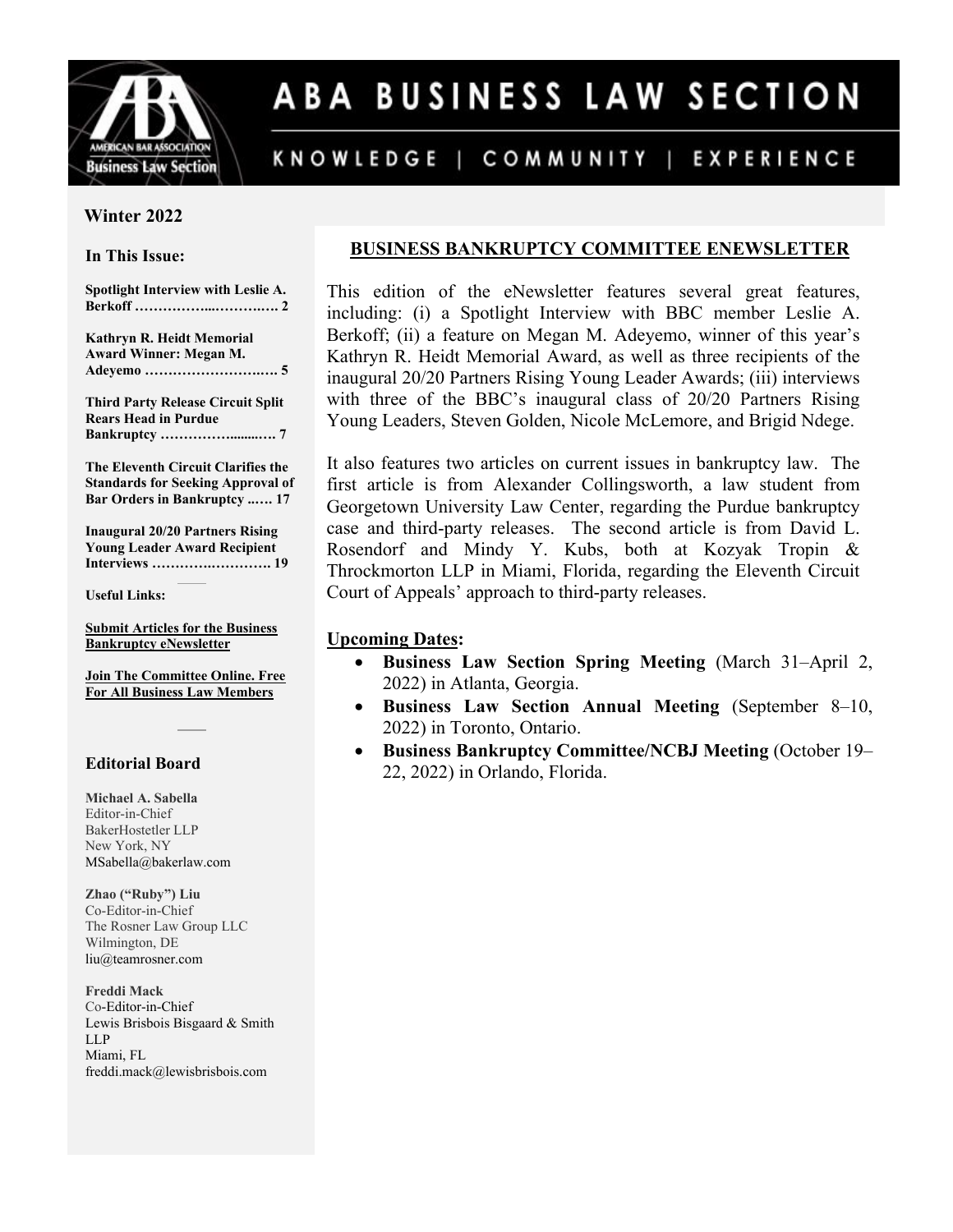## **BBC Leadership Spotlight Interview: Leslie A. Berkoff**



This edition's BBC Leadership Spotlight feature with Leslie A. Berkoff. Ms. Berkoff is a Partner with the firm of Moritt Hock & Hamroff LLP where she serves as the Chair of the firm's Dispute Resolution Practice Group, is the former Chair of the Bankruptcy Practice Group, and serves on the firm's Management Committee. Ms. Berkoff is active in the American Bar Association ("ABA") Business Law Section where she serves as the Section's representative on the Dispute Resolution Advisory Council, and is the Chair of the Dispute Resolution Committee, the Vice-Chair of Programming for the Business Bankruptcy Committee of the Business Law Section and the Vice-Chair of the Bankruptcy Study & Policy Committee. She is also a member of Business Law Today where she serves as a contributing editor on topics concerning Dispute Resolution.

#### **Q&A:**

#### **1. How did you come to be a bankruptcy practitioner?**

My trajectory to become a bankruptcy lawyer started (unknowingly at the time) in law school when two of my study partners insisted that I could not miss taking bankruptcy from a national leader in the field, Alan Resnick. Alan was a pillar in the bankruptcy community, and I not only excelled in his class, but when it came time for me to apply for clerkships, Alan was one of my key references and an advocate. I first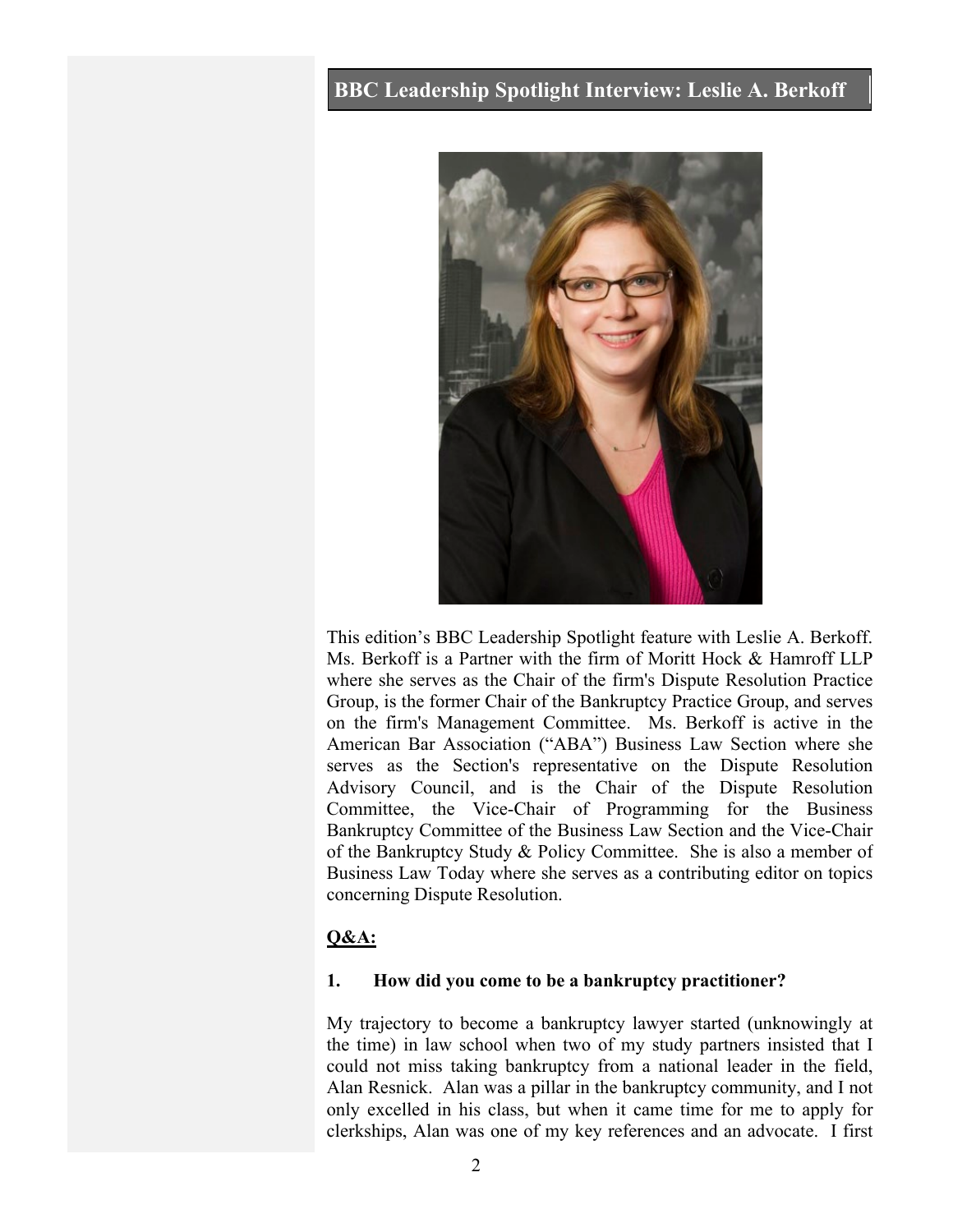clerked for the Honorable Allyne R. Ross, who at the time was a Magistrate Judge in the Eastern District of New York (now District Court). Towards the end of my clerkship, the legal market took a hit and an opportunity presented itself to apply for a bankruptcy clerkship with the Honorable Jerome Feller, a Bankruptcy Judge in the Eastern District of New York (who just recently passed away). It was with Judge Ross' encouragement and Alan Resnick's input that I applied for and was fortunate to spend the next two years clerking for Judge Feller.

During this time, I simply fell in love with bankruptcy. For someone that wanted to be in the courtroom, the practice of bankruptcy law afforded both the ability to frequently be in court and to challenge myself with statutory construction and interpretation, as well as tap into a creative side to propose solutions to complex problems. While I did not start with the intention to become a bankruptcy lawyer, my path eventually led me here.

#### **2. How did you get involved with the ABA BBC?**

My involvement in the ABA BBC grew out of my involvement in the ABA. I was a member of the ABA for quite some time, and over the years I met and became friends with many different bankruptcy professionals. I believe it was Sharon Weiss (a close friend) who encouraged me to become more active in the BBC. Given my extensive experience in healthcare bankruptcies, I was asked to co-chair the BBC Healthcare Committee and from there I have held multiple different roles in both the BBC and other Committees.

#### **3. Who was the best mentor you have had, and why?**

I have had many mentors over the course of my career. At the early stages, I was fortunate to receive guidance and advice from some tremendous jurists. During law school, I interned for Judge Reena Raggi, United States Circuit Court of Appeals for the Second Circuit (ret.), when she was still serving as a District Court judge. Judge Raggi taught me that it was important to always be prepared and to truly understand the meaning and application of the cases we so often throw into long string cites in our papers. She (like all of the judges I worked for) was always fully prepared, more so at times than some of the lawyers who appeared before her, and her work ethic and attention to detail has remained with me through my career. I was fortunate that both Judge Ross and Judge Feller, who I previously mentioned, shared a similar belief in the need to uphold the integrity of the law and to practice with honesty and respect. Building onto these tenets, Judge Feller taught me how to interpret the Bankruptcy Code, and how to apply statutory rules of construction to give meaning to words, punctuation and even the absence of a word in one section over another. All of these wise jurists had a huge impact on how I conduct myself as a lawyer and approach both my practice and my career.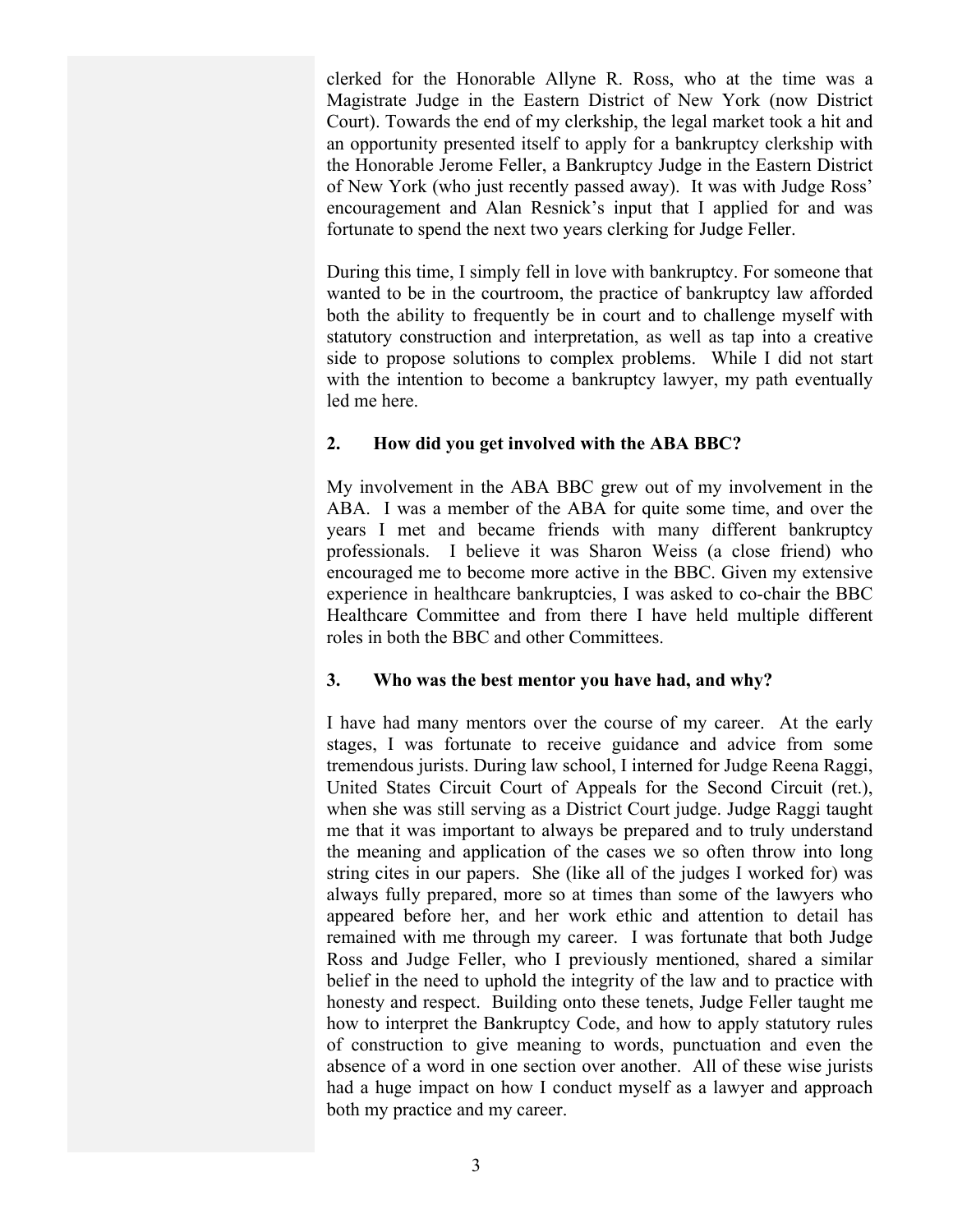While I have had many other mentors over the years, both my firm's founder Neil Moritt and the firm's managing partner Marc Hamroff, were my initial mentors in private practice. They provided me with the tools and personal support which allowed me to grow and develop as a lawyer over the years and find my own footing as both a business originator and attorney. As a result, I not only was able to develop my practice and service my clients, but also speak, publish and serve on multiple organizations and boards.

#### **5. What tips do you have for other mentors?**

Mentoring requires an understanding of the nature, skills and needs of your mentee. You need to be able to mentor in a way that provides a benefit to your mentee and allows them to apply the guidance and advice in a meaningful way - just because something worked for you does not mean it will work for someone else as they may have a different lifestyle or personality. It is important to be constructive, but practical in the advice and guidance provided.

#### **6. What advice would you give to younger members of ABA?**

Younger members should recognize that the ABA is unique from other organizations. At the ABA and within the BBC in particular, members have the opportunity to interact with more judges and thought leaders in a different way than other organizations. Among other things you are interacting with people from multiple disciplines that are involved in the ABA, not just bankruptcy. This wider scope of involved professionals can provide a robust educational experience and the opportunity to interact and learn from a wide variety of professionals.

Additionally, one of the great things about the ABA is the level of support and ability to become involved at a very early stage. As a junior lawyer you are afforded the chance to be a part of educational panels, committees, publications, and more. These are tangible items that you can show to your firm or your organization so that it can appreciate what you are getting from the ABA not just in terms of exposure, but as potential leadership roles. By getting involved at such an early stage, the ABA can play a critical part of your growth as a young lawyer and have a platform to develop leadership skills and enhance your practice.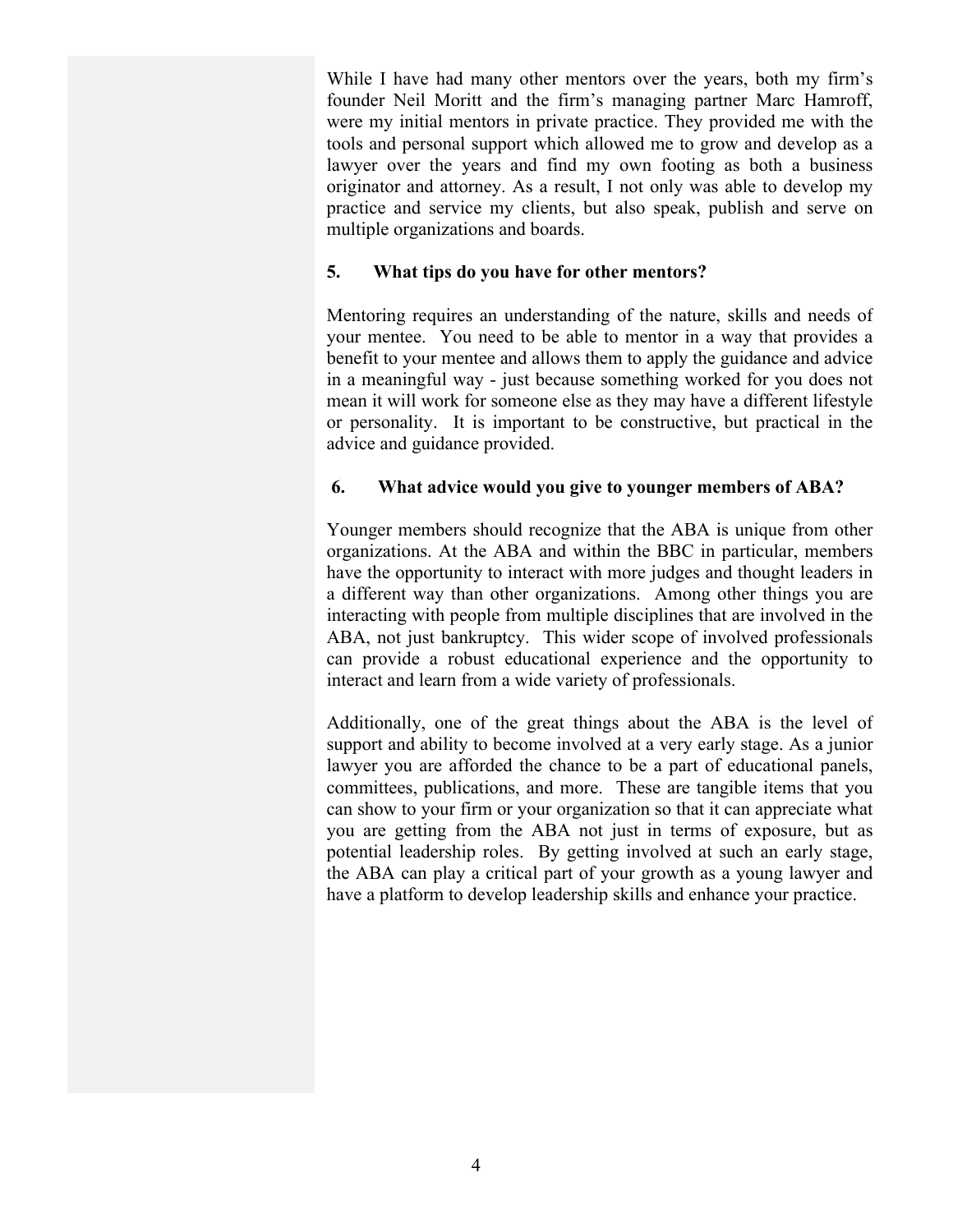## **Megan M. Adeyemo is the Winner of the Business Law Section's 2021 Kathryn R. Heidt Memorial Award**



At the Fall Meeting of the Business Bankruptcy Committee in Indianapolis, Chair Judge Christopher Alston presented the annual Kathryn R. Heidt Memorial Award to Megan M. Adeyemo. The Heidt Award is awarded annually by the BBC to a lawyer under the age of 46 who exemplifies the dedication, scholarship, leadership and spirit of its namesake, Kathryn R. Heidt, a former Chair of the Business Bankruptcy Committee. The Heidt Award is the highest honor that can be bestowed by the Business Bankruptcy Committee.

In selecting Megan, the Heidt Award Subcommittee co-chairs noted that she has demonstrated a commitment to her practice, her community, the Business Bankruptcy Committee, and other organizations. Megan is cochair of the bankruptcy and restructuring group of Gordon Rees Scully Mansukhani, LLP. She is dedicated to mentoring and developing women attorneys at her firm. She oversees the Dallas office's participation in the firm's Women's Initiative.

Megan is a former co-chair of the Mountain/Desert Network of the International Women's Insolvency & Restructuring Confederation, and a former co-chair of the Bankruptcy Sub-Section of the Colorado Bar Association. Megan is also a Member of the Faculty of Federal Advocates, "an organization of attorneys dedicated to improving the quality of legal practice in the federal courts in Colorado by enhancing advocacy skills, professionalism, and the integrity of practice."

Megan is Publications Director of the Business Bankruptcy Committee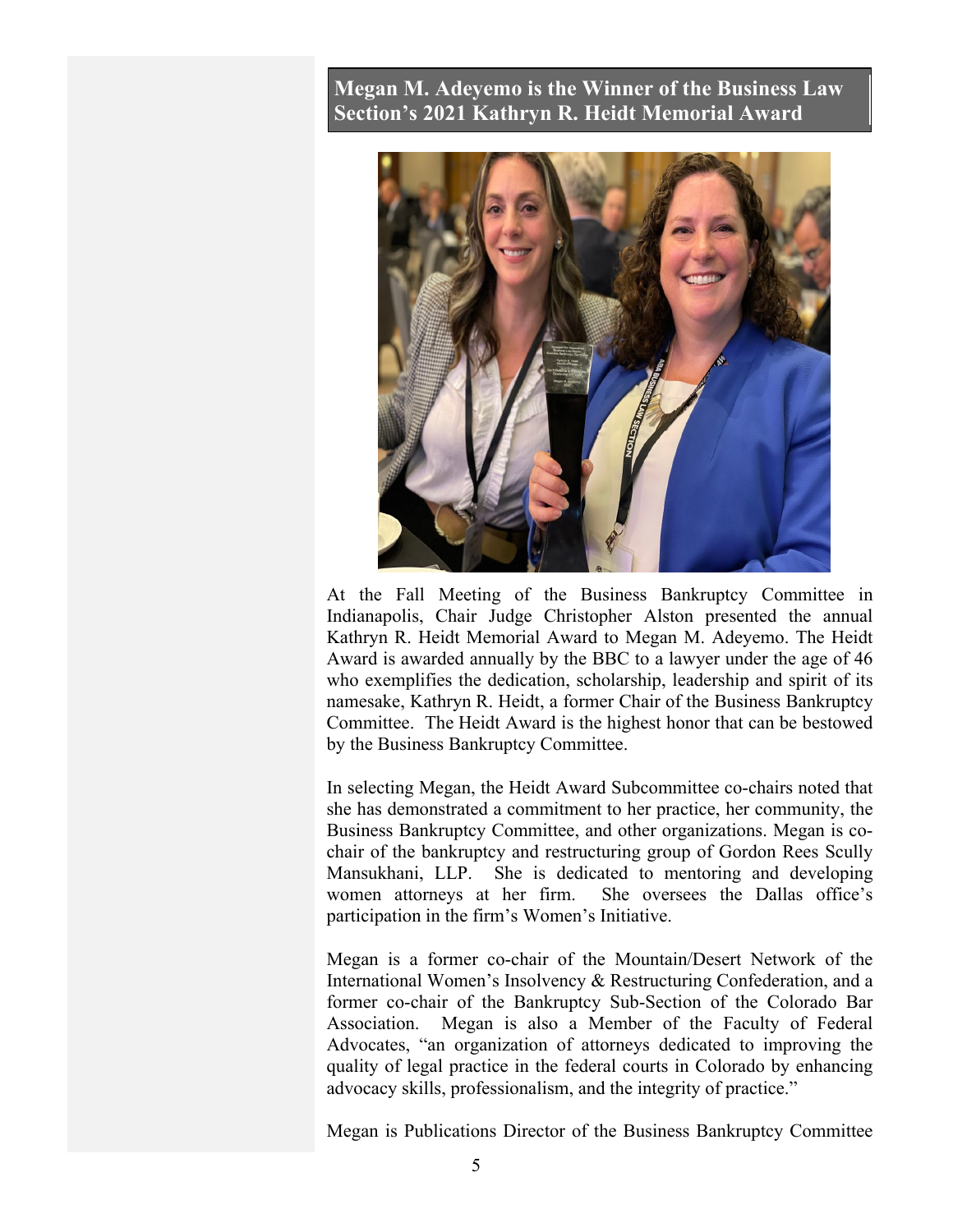and also co-chair of the Pro-Bono Subcommittee. She has edited, authored, or contributed to several ABA publications, including Guide for In-House Counsel: Practice Resource to Cutting Edge Issues (March 2019), Reorganizing Failing Businesses: A Comprehensive Review and Analysis of Financial Restructuring and Business Reorganization, 3d ed. (2017), and Lawyers' Professional Liability in Colorado (2018 Edition).

Donald Kirk, one of four nominators, had this to say: "Megan is the type of person who truly gives a part of herself to our profession. She mentors younger lawyers in a meaningful and impactful way. She is also that welcoming face in a crowd at our ABA meetings who makes newcomers feel comfortable and important, helping ensure that our Committee remains strong for years to come. I am proud to be her colleague and cannot think of a better representative of our Committee."

Business Bankruptcy Committee Chair Judge Alston congratulated Megan for this well-deserved recognition, adding "I am confident Megan will continue to serve the Business Bankruptcy Committee and the legal profession with distinction."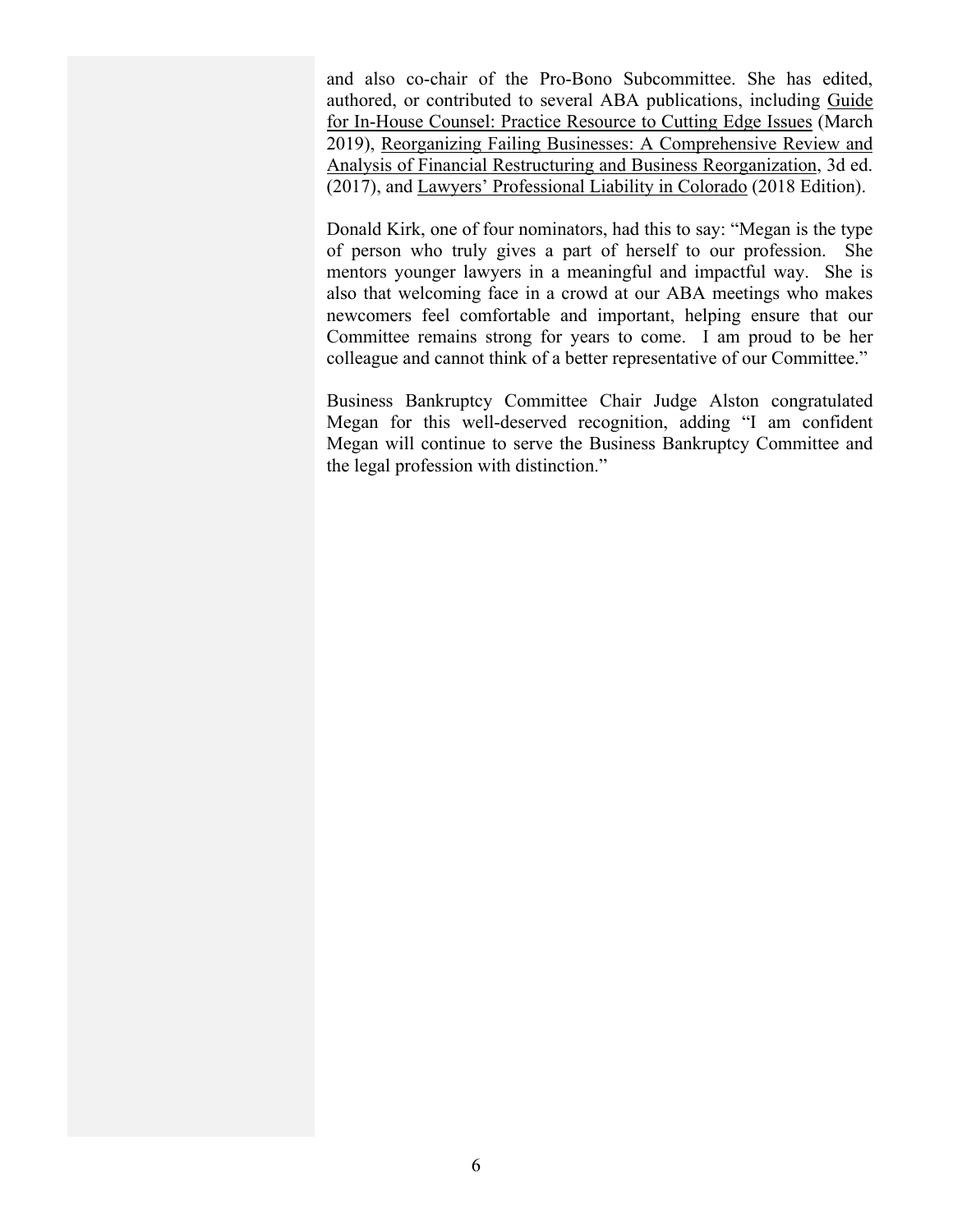**Third Party Release Circuit Split Rears Head in Purdue Bankruptcy - New York District Court Rejects Purdue Bankruptcy Plan, Setting Up Appeal to Second Circuit.**

#### **By: Alexander Collingsworth[1](#page-6-0)**

On December 16, 2021, Judge Colleen McMahon of the U.S. District Court for the Southern District of New York, vacated<sup>[2](#page-6-1)</sup> the plan of reorganization for the Purdue Pharma chapter 11 bankruptcy, which had been confirmed by Bankruptcy Judge Robert Drain in September of last year.<sup>[3](#page-6-2)</sup> The central issue the court considered was that of third-party nonconsensual releases, which, the court noted, had "hovered over bankruptcy law" for 35 years. "It must be put to rest sometime; at least in this Circuit, it should be put to rest now," Judge McMahon wrote.<sup>[4](#page-6-3)</sup>

Several groups of creditors had opposed the plan of reorganization and appealed the confirmation, with eight states including California, Washington, and West Virginia, as well as the District of Columbia, filing objections to the plan and later filing appeals.<sup>[5](#page-6-4)</sup> However, the plan was endorsed by a majority of claimants, with 15 states including New York and Massachusetts supporting the plan.<sup>[6](#page-6-5)</sup> Under the plan, Purdue's tort creditors, namely victims of opioid addiction and their families, would receive between \$3,500 and  $$48,000$ .<sup>[7](#page-6-6)</sup> The plan would establish Purdue as a public benefit company.

The objections of the states and the U.S. Trustee— "the

<span id="page-6-3"></span><sup>4</sup> *Purdue* District Court Decision, at \*4.

<span id="page-6-0"></span><sup>&</sup>lt;sup>1</sup> Alexander Collingsworth is a 3L at Georgetown University Law Center. He interned with the U.S. Trustee Program in 2021. The opinions expressed in this article are the author's own and do not represent the official policy or position of the United States Trustee Program or the United States Government.

<span id="page-6-1"></span><sup>2</sup> *In re Purdue Pharma*, *L.P*., No. 21 CV 7532 (CM), 2021 WL 5979108, at \*2 (S.D.N.Y. Dec. 16, 2021), *certificate of appealability granted*, No. 21 CV 7532 (CM), 2022 WL 121393 (S.D.N.Y. Jan. 7, 2022), hereinafter "*Purdue*  District Court Decision."

<span id="page-6-2"></span><sup>&</sup>lt;sup>3</sup> Hearing on Ruling on Confirmation (Bench Ruling), *In Re Purdue Pharma*, 19-cv-23649 (U.S. Bankr. Ct., S.D.N.Y., Sept. 1, 2021). *See also*, *In re Purdue Pharma L.P.*, 633 B.R. 53 (Bankr. S.D.N.Y. 2021), *vacated sub nom. In re Purdue Pharma, L.P.*, No. 21 CV 7532 (CM), 2021 WL 5979108 (S.D.N.Y. Dec. 16, 2021), *certificate of appealability granted*, No. 21 CV 7532 (CM), 2022 WL 121393 (S.D.N.Y. Jan. 7, 2022).

<span id="page-6-4"></span><sup>&</sup>lt;sup>5</sup> See, e.g., Objection of the State of Washington, the State of Oregon, and Objecting States to Confirmation of the Debtor's Plan of Reorganization, *In re Purdue Pharma*, 19-cv-23649 (U.S. Bankr. Ct., S.D.N.Y., July 19, 2021).

<span id="page-6-5"></span><sup>6</sup> Jan Hoffman*, Purdue Pharma's Creditors Overwhelmingly Endorse Bankruptcy Plan*, NY TIMES (July 27, 2021), https://www.nytimes.com/2021/07/27/health/purdue-bankruptcy-creditors-settlement.html?searchResultPosition=1.

<span id="page-6-6"></span><sup>7</sup> *See* Objection of the U.S. Trustee to Sixth Amended Joint Chapter 11 Plan of Reorganization at 9, *In re Purdue Pharma*, 19-cv-23649, (U.S. Bankr. Ct., S.D.N.Y., July 19, 2021).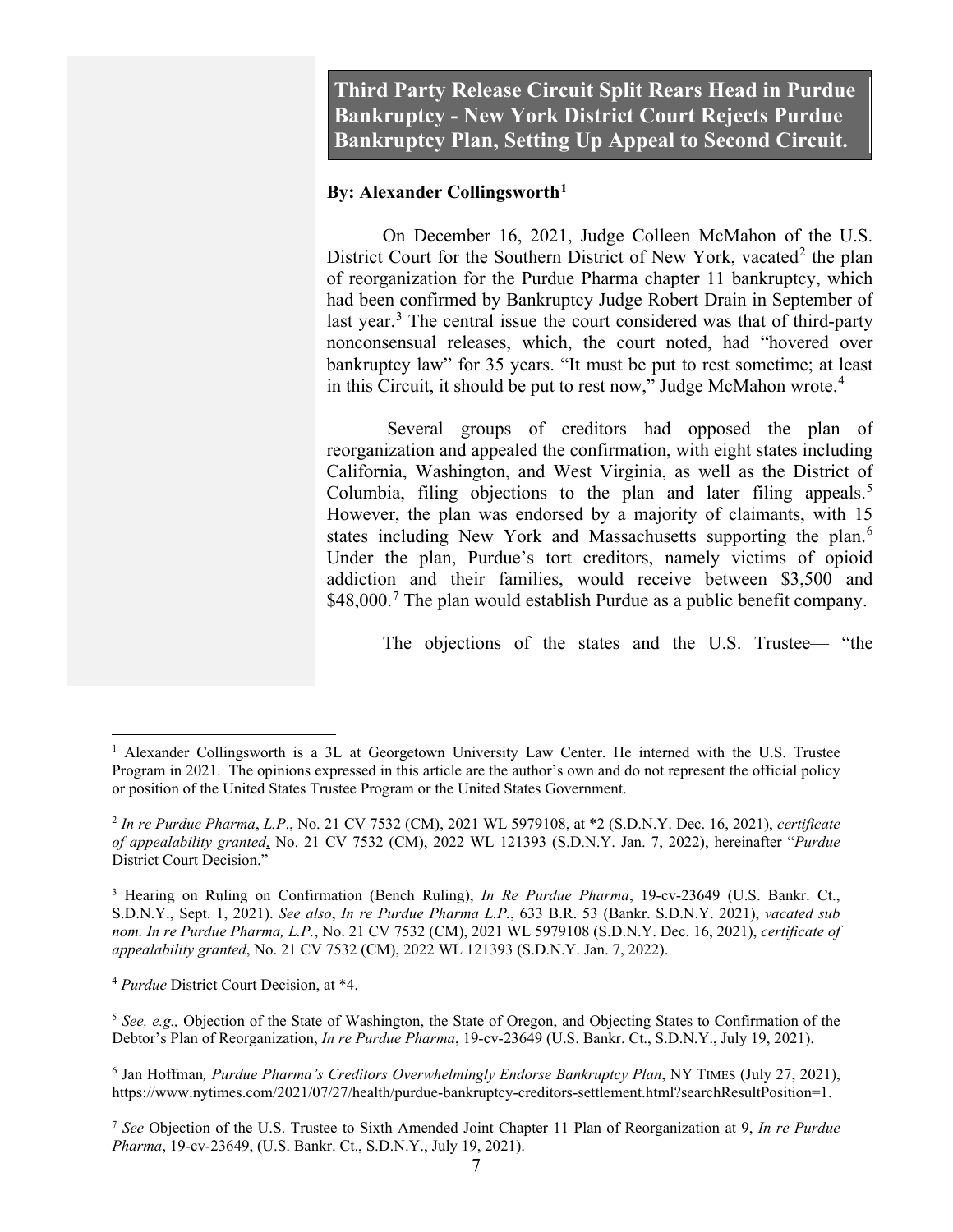watchdog of the federal bankruptcy system"<sup>[8](#page-7-0)</sup>—focused on the "nonconsensual third-party releases" sought by Purdue, which would absolve the Sackler family—the primary beneficiaries of the several trusts that own Purdue—of claims against them for their alleged role in directing Purdue's strategy of market saturation of Purdue's keystone product OxyContin. Under the plan, the Sacklers or related entities will contribute approximately \$4.3 billion over ten years into the settlement pool used to pay creditors.

The ability to put litigation against a debtor on hold, to equitably distribute available assets among claimants, and to extinguish outstanding claims against the debtor are main features of the bankruptcy process. In mass tort situations, bankruptcy provides a vehicle for a global settlement of claims against the debtor. Without bankruptcy, a "race to the courthouse" would ensue, with those claimants who were first to file and litigate their claims (or first to settle) getting a greater share of the available assets and later claimants getting the crumbs left over. However, in the Purdue Bankruptcy, the Sacklers sought to extinguish claims against themselves, even though they were not the debtors. Under the plan, Purdue's tort creditors have essentially agreed (through the class voting system in chapter 11 bankruptcies) to not pursue claims against the Sacklers and only seek compensation through the settlement trust. In return, the Sacklers are making a substantial contribution to that trust.

The releases are called third-party releases because in this case the Sacklers are a third party in the chapter 11 bankruptcy, with no members of the Sackler family having filed for bankruptcy. They are considered nonconsensual because some of the parties relinquishing legal rights to sue have not affirmatively consented to releasing these non-debtors. In earlier versions of the plan, these third-party nonconsensual releases encompassed both current claimants and those who had not submitted claims in the bankruptcy proceedings, who had therefore not given their approval; however, the plan was later tailored so that the only "holders of claims" against Purdue would be releasing claims against the Sacklers.<sup>[9](#page-7-1)</sup>

It's important to distinguish between direct claims and derivative claims. A claim based on the debtor's own liability is a derivative claim—it is derived from a claim against the debtor. Any claim that the bankruptcy trustee could bring, including a creditor's claim, on behalf of the estate would be a derivative claim. An insurance company, for example, could be derivatively liable for claims against the debtor because it agreed to insure the debtor. Releasing derivative claims against third-parties are permissible and common in the bankruptcy

<span id="page-7-1"></span><span id="page-7-0"></span><sup>&</sup>lt;sup>8</sup> *Id.* at 1.<br><sup>9</sup> Hearing on Ruling on Confirmation (Bench Ruling) at 117, *In Re Purdue Pharma*, 19-cv-23649 (U.S. Bankr. Ct., S.D.N.Y., Sept. 1, 2021).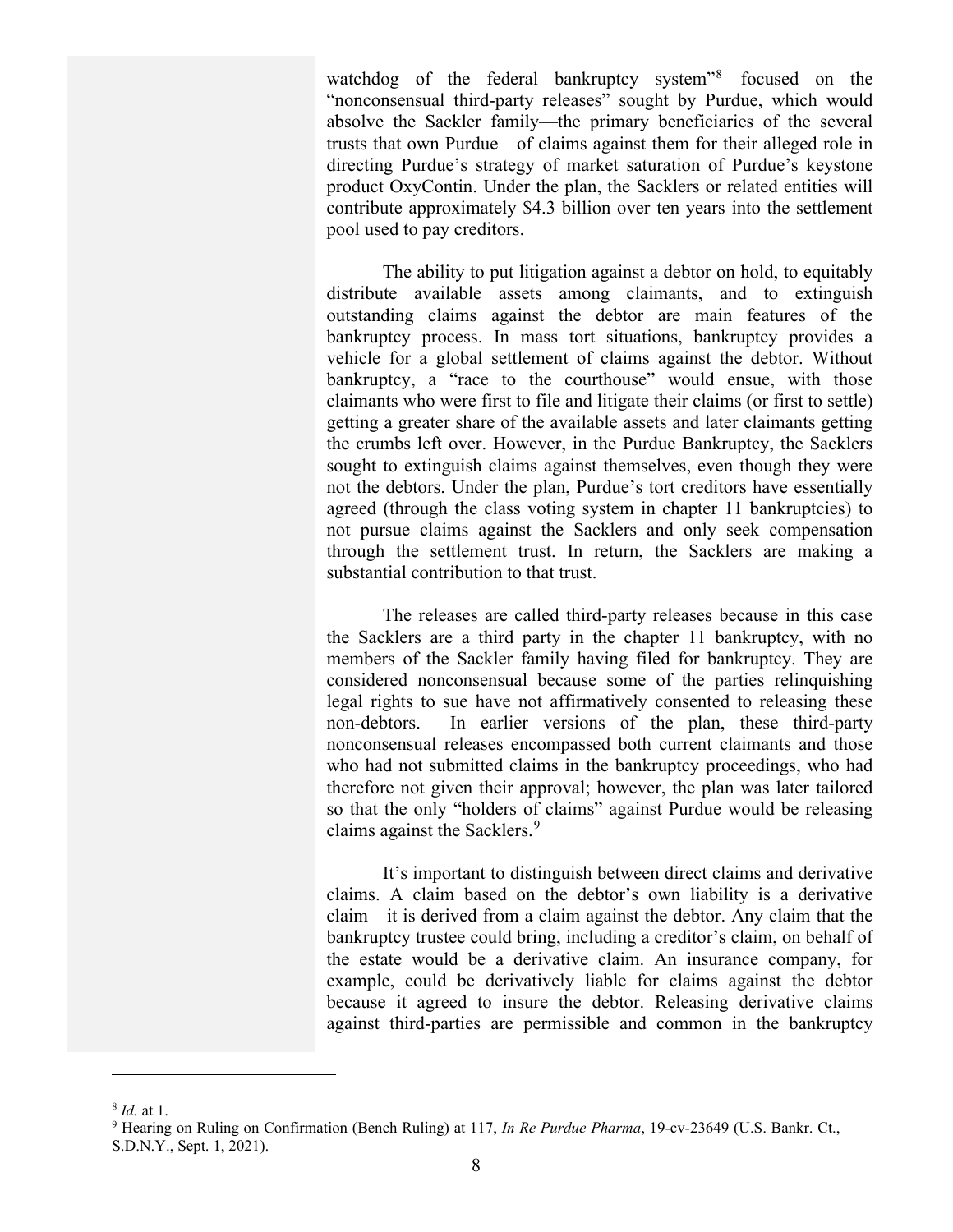process. Direct claims, on the other hand, are not derived from the debtor's liability. In the *Purdue* case, the claims at issue are direct claims, based on the Sackler family's own conduct, not derived from the company's liability.[10](#page-8-0)

The common-sense argument against allowing such releases is that it allows a non-debtor to take advantage of the benefits of bankruptcy system without submitting itself to the associated burdens of bankruptcy, such as increased transparency and the full range of statutory requirements imposed on debtors. Advocates for these kinds of releases say that they are an important tool is crafting global settlements, such as in the Purdue case, especially where a financial contribution by the third party is contingent upon releasing claims against it.<sup>[11](#page-8-1)</sup>

#### *Background of the Purdue Bankruptcy*

Purdue and its affiliates filed for chapter 11 bankruptcy on September 15, 2019 in the wake of numerous individual lawsuits and actions taken by states attorneys general against the company,  $12$  with claims amounting to hundreds of trillions of dollars.<sup>[13](#page-8-3)</sup> The company faced this legal tsunami after a decades long surge in opioid addiction and overdose deaths claimed the lives of over 500,000 people in the U.S. since 2000.<sup>[14](#page-8-4)</sup> Some states had also pursued claims against members of the Sackler family directly.<sup>[15](#page-8-5)</sup> Purdue had reached a preliminary settlement agreement in 2019 with 24 states, but a number of significant holdouts, including New York and Massachusetts, forced the company to pursue a global settlement agreement through the bankruptcy system.<sup>[16](#page-8-6)</sup>

<span id="page-8-4"></span><sup>14</sup> *See, e.g.,* Tom Hals & Mike Specter, *Judge Will Approve Purdue Pharma Bankruptcy Plan that Shields Sacklers,*  REUTERS (Sept 1, 2021), https://www.reuters.com/business/healthcare-pharmaceuticals/judge-rule-purdue-pharmabankruptcy-plan-that-shields-sacklers-2021-09-01/.

<span id="page-8-0"></span><sup>10</sup> *See, e.g*., *Purdue* District Court Decision, at \*49.

<span id="page-8-1"></span><sup>11</sup> *See, e.g., Congressional Committees Propose Changes to Bankruptcy Code Prohibiting Non-Consensual Releases of Third Parties and Limiting Other Important Bankruptcy Tools,* Gibson Dunn, Aug. 2, 2021, [https://www.gibsondunn.com/congressional-committees-propose-changes-to-bankruptcy-code-prohibiting-non](https://www.gibsondunn.com/congressional-committees-propose-changes-to-bankruptcy-code-prohibiting-non-consensual-releases-of-third-parties-and-limiting-other-important-bankruptcy-tools/)[consensual-releases-of-third-parties-and-limiting-other-important-bankruptcy-tools/.](https://www.gibsondunn.com/congressional-committees-propose-changes-to-bankruptcy-code-prohibiting-non-consensual-releases-of-third-parties-and-limiting-other-important-bankruptcy-tools/) 

<span id="page-8-2"></span><sup>12</sup> *Case info*, Purdue Pharma, PRIME CLERK,<https://restructuring.primeclerk.com/purduepharma/Home-Index> (last visited Sept. 23, 2021).

<span id="page-8-3"></span><sup>13</sup> Objection of the U.S. Trustee to Sixth Amended Joint Chapter 11 Plan of Reorganization at 7, *supra* footnote 5. This figure represents only those claims with a liquidated dollar amount.

<span id="page-8-5"></span><sup>15</sup> Madeline Holcomb, *The Sackler Family Withdrew More Than \$10 Billion From Purdue Pharma During The Country's Opioid Crisis*, CNN (Oct. 21, 2020), [https://www.cnn.com/2019/12/17/us/purdue-pharma-sackler-family-](https://www.cnn.com/2019/12/17/us/purdue-pharma-sackler-family-10-billion-withdrawals/index.html)[10-billion-withdrawals/index.html.](https://www.cnn.com/2019/12/17/us/purdue-pharma-sackler-family-10-billion-withdrawals/index.html)

<span id="page-8-6"></span><sup>16</sup> Jan Hoffman & Mary Williams Walsh, *Purdue Pharma, Maker of OxyContin, Files for Bankruptcy,* NY TIMES (Sept. 15, 2020, Updated Nov. 24, 2020), [https://www.nytimes.com/2019/09/15/health/purdue-pharma-bankruptcy](https://www.nytimes.com/2019/09/15/health/purdue-pharma-bankruptcy-opioids-settlement.html)[opioids-settlement.html.](https://www.nytimes.com/2019/09/15/health/purdue-pharma-bankruptcy-opioids-settlement.html)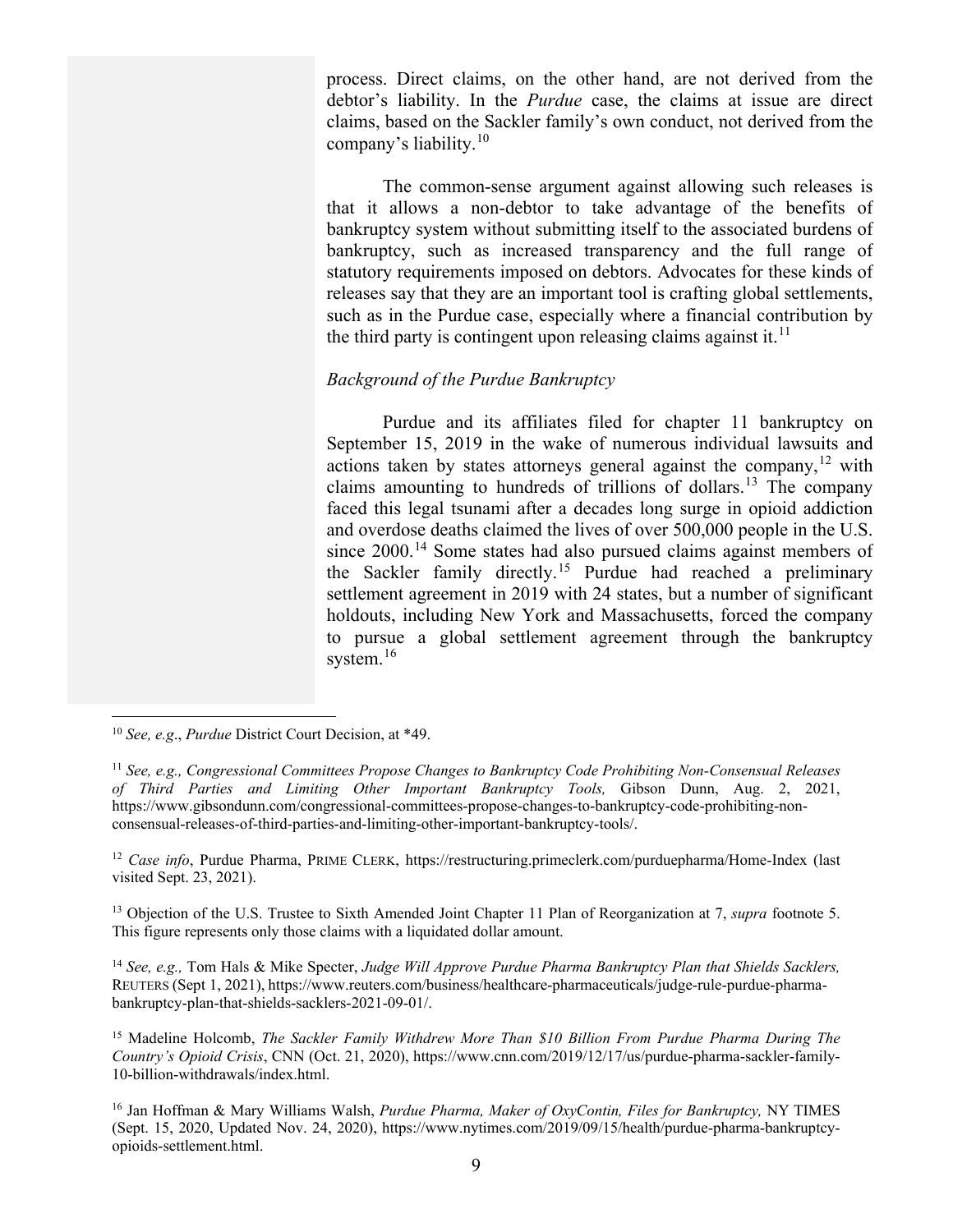Purdue pled guilty in November of 2020 to three federal felony offenses: one count of conspiracy to defraud the United States and two counts of conspiracy to violate the Federal Anti-Kickback Statute.<sup>[17](#page-9-0)</sup> Pursuant to the plea, Purdue agreed to a multi-billion dollar criminal fine which could be offset by payments made to state and local jurisdictions.<sup>[18](#page-9-1)</sup> The violations Purdue admitted to involved lying to the Drug Enforcement Agency (DEA) about anti-diversionary compliance programs it had in place when in fact the company was marketing opioids to healthcare providers that it had reason to believe were selling opioids to abusers.[19](#page-9-2) Purdue also admitted to providing benefits to at least two doctors to induce them to write more prescriptions for OxyContin.[20](#page-9-3) The fines imposed by the Department of Justice converted the United States into the largest unsecured creditor in the Purdue Bankruptcy with most of the fines imposed expected to go unpaid.<sup>[21](#page-9-4)</sup>A Purdue affiliate had previously pled guilty to charges in 2007 of mislabeling OxyContin.<sup>[22](#page-9-5)</sup> The Sacklers to date have not been charged with any criminal violations. $^{23}$  $^{23}$  $^{23}$ 

A key issue surrounding the bankruptcy was the transfer of funds out of Purdue into Sackler controlled trusts and entities throughout the opioid crisis. The company moved over ten billion dollars through hundreds of transactions into these other entities after its 2007 guilty plea.[24](#page-9-7) This could be considered a fraudulent transfer, where someone moves assets away from the reach of potential or existing creditors, because the Sacklers may have anticipated the massive liabilities the company faced as it continued to market and sell OxyContin.

#### *Circuit Split Over Third Party Releases*

Releases by debtors of their claims against third parties are quite common: in the Purdue bankruptcy, for example, the plan contains provisions releasing *Purdue's* claims against the Sacklers. However,

<span id="page-9-1"></span> $18$  *Id.* 

<span id="page-9-2"></span><sup>19</sup> *Id.*

<span id="page-9-3"></span><sup>20</sup> *Id.* 

<span id="page-9-5"></span><sup>22</sup> *Id.*

<span id="page-9-6"></span><sup>23</sup> *Id.*

<span id="page-9-0"></span><sup>17</sup> *Opioid Manufacturer Purdue Pharma Pleads Guilty to Fraud and Kickback Conspiracies*, U.S. DEPT. OF JUSTICE (Nov. 24, 2020), https://www.justice.gov/opa/pr/opioid-manufacturer-purdue-pharma-pleads-guilty-fraud-andkickback-conspiracies.

<span id="page-9-4"></span><sup>21</sup> Mike Spector, *Oxycontin Maker Purdue Pharma Pleads Guilty to Criminal Charges*, REUTERS (Nov. 24, 2020), [https://www.reuters.com/article/us-purdue-pharma-opioids-plea/oxycontin-maker-purdue-pharma-pleads-guilty-to](https://www.reuters.com/article/us-purdue-pharma-opioids-plea/oxycontin-maker-purdue-pharma-pleads-guilty-to-criminal-charges-idUSKBN2842SQ)[criminal-charges-idUSKBN2842SQ.](https://www.reuters.com/article/us-purdue-pharma-opioids-plea/oxycontin-maker-purdue-pharma-pleads-guilty-to-criminal-charges-idUSKBN2842SQ)

<span id="page-9-7"></span><sup>&</sup>lt;sup>24</sup> Emma Vickers, *How the Sacklers Shifted \$10.8 Billion of Their Opioid Fortune*, Bloomberg (Aug. 26, 2020), [https://www.bloomberg.com/graphics/2020-sackler-family-money/.](https://www.bloomberg.com/graphics/2020-sackler-family-money/)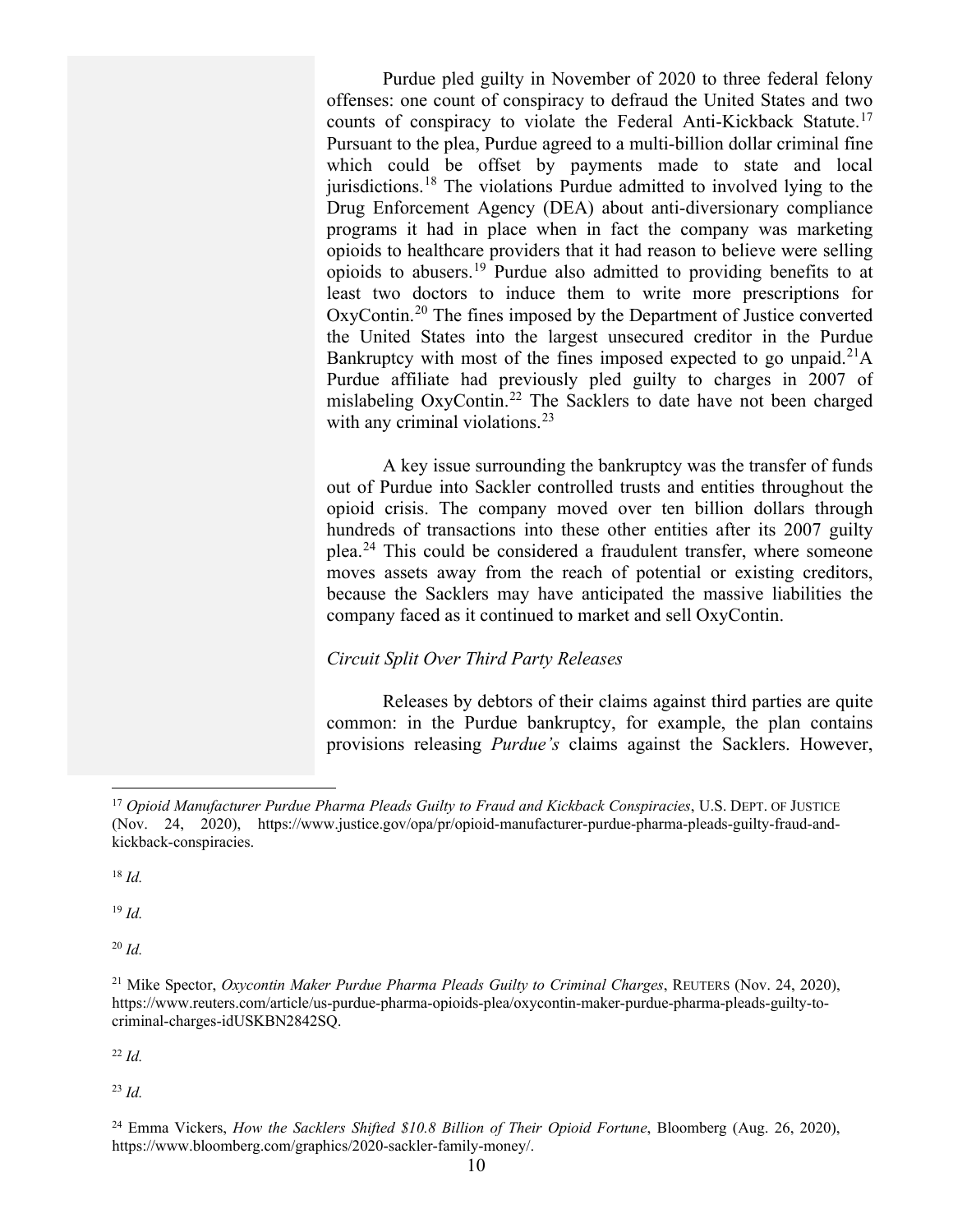nonconsensual third-party releases are the subject of substantial controversy, with the Fifth, Ninth, and Tenth Circuits having ruled that they amount to a discharge of debts by a non-debtor, and thus violate the Bankruptcy Code's prohibition against such discharges of debts by nondebtors.[25](#page-10-0) While temporary injunctions have generally been allowed (with some exceptions)<sup>[26](#page-10-1)</sup>, especially in situations where "there is an identity of interests between the debtor and the third party, usually an indemnity relationship, such that a suit against the non-debtor is, in essence, a suit against the debtor…,"[27](#page-10-2) permanent releases or injunctions (and especially nonvoluntary ones) are seen as pushing the envelope of the inherent powers of a bankruptcy court.<sup>[28](#page-10-3)</sup>

Unlike the third-party releases, there are several provisions that underpin the permissibility of debtor releases, including 11 U.S.C. §§ 363, 1123(b)(3)(A) and Fed. R. Bankr. P. 9019. The lack of similar provisions to support third-party releases underpins much of the controversy. The Bankruptcy Code only expressly authorizes permanent injunctions enjoining suit against third parties under Section  $524(g)$ -(h), allowing claims in asbestos cases to be subject to a "channeling injunction" where claimants can only seek funds from a trust set up through the bankruptcy process, extinguishing any claims against related third parties.<sup>[29](#page-10-4)</sup> The Bankruptcy Code neither expressly prohibits nor authorizes other forms of permanent injunctions and releases, leading to the argument that if Congress had intended to allow them, it would have said so in the statute.<sup>[30](#page-10-5)</sup> Proponents of such releases point to Section 105(a) as granting bankruptcy courts equitable powers under which such measures could be ordered.<sup>[31](#page-10-6)</sup> The circuit split that has emerged goes directly to the limits of the powers of bankruptcy courts: do they have certain residual powers that allow them to approve remedies that are not provided for in the Bankruptcy Code, or are they strictly confined to the Code?

The Ninth Circuit took up the question of third-party releases in

<span id="page-10-3"></span><sup>28</sup> *Id.* at 883.

<span id="page-10-4"></span><sup>29</sup> *Id.*

<span id="page-10-5"></span><sup>30</sup> *Id.* 

<span id="page-10-6"></span><sup>31</sup> *Id.* 

<span id="page-10-0"></span><sup>25</sup> *See* Objection of the U.S. Trustee to Sixth Amended Joint Chapter 11 Plan of Reorganization at 17, *supra* footnote 5; *In re Lowenschuss*, 67 F.3d 1394, 1401 (9th Cir. 1995); *In re Western Real Estate*, 922 F.2d 592, 600 (10th Cir. 1990).

<span id="page-10-1"></span><sup>26</sup> For example, courts in the Ninth Circuit take a dim view on them. *See In Re Brotby*, 303 B.R. 177 (9th Cir. BAP 2003). By contrast, the Seventh Circuit is more permissible. *In re Caesars Entm't Operating Co., Inc*., No. 15- 3259, 2015 WL 9311432 (7th Cir. Dec. 23, 2015).

<span id="page-10-2"></span><sup>27</sup> Adam Levitin, *Business Bankruptcy: Financial Restructuring and Modern Commercial Markets*, 882, 2d Ed., Wolters Kluwer (*quoting Class Five Nev. Claimants v. Dow Corning Corp.* (*In re Dow Corning Corp.*), 280 F.3d 648, 658 (6<sup>th</sup> Cir. 2002)).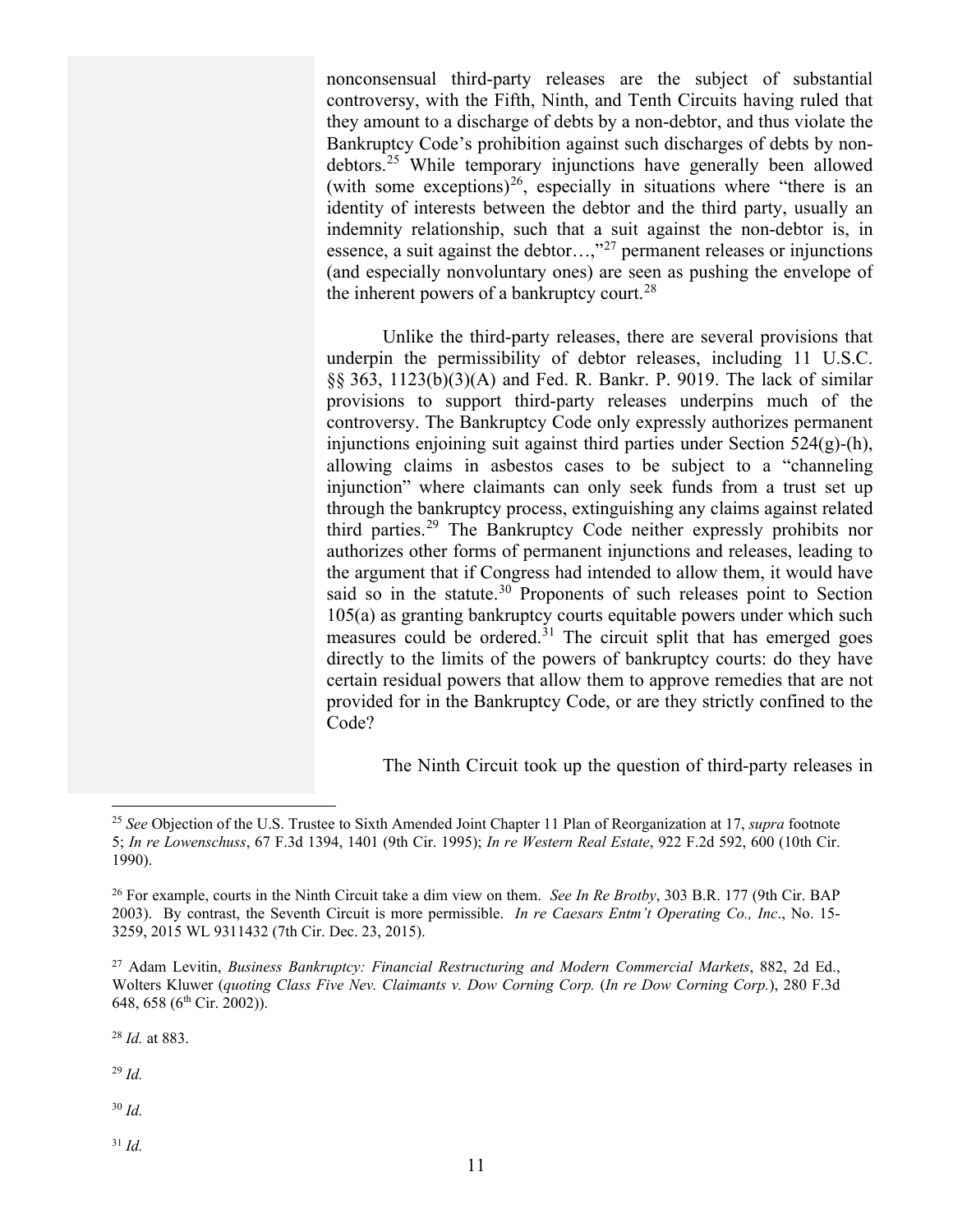*In re Lowenschuss*, holding that third-party releases amount to a release by a non-debtor of liability for debt, in violation of the Ninth's circuits prior decisions finding that Section 524(e) precludes a bankruptcy court from discharging the debts of non-debtors.<sup>[32](#page-11-0)</sup> Because bankruptcy courts cannot approve plans that conflict with the bankruptcy code, third-party party released are not allowed.<sup>[33](#page-11-1)</sup>

Some circuits, such as the Seventh Circuit, have decided that such releases are not outright prohibited under the Bankruptcy Code and instead should be subject to a fact intensive inquiry: whether they are necessary to the reorganization and whether the releases are narrowly tailored to the situation.[34](#page-11-2) In *Aradigm Communications*, the Seventh Circuit held that Section 105(a) codified the understanding that bankruptcy courts have traditionally broad equitable powers.<sup>[35](#page-11-3)</sup> Combined with Section 1123(b)(6), which allows a bankruptcy court to "include any other appropriate provision not inconsistent with the applicable provisions of this title," these statutory provisions point to a bankruptcy court having residual powers in equity to approve remedies that may not be expressly authorized in the Bankruptcy Code.<sup>[36](#page-11-4)</sup>

#### *Objections in the Purdue Case*

There were a number of objections to the plan filed by the objecting states, insurance companies, individual claimants, and the U.S. Trustee. These objections ranged from the procedural (objections by certain states to their classification for voting purposes) to objections of plan feasibility. The following analysis of the objections focuses on the states' and the U.S. Trustee's objections to the nonconsensual third-party release provisions of the plan.

In the Purdue case, the court evaluated whether the proposed plan satisfies the requirements of Section 1129 of the Bankruptcy Code. Among other things, Section 1129(a)(1) provides that a plan must comply with all applicable provisions of the Bankruptcy Code. The objections claim that the nonconsensual third-party releases do not. In particular, the objectors contend that these releases violate both the U.S. Bankruptcy Code and the Fifth Amendment's Due Process Clause. The U.S. Trustee distinguished the typical releases sought by a debtor or a party in interest against future related claims from the "releases" here, which involve a broad extinguishing of claims against members of the

<span id="page-11-4"></span><span id="page-11-3"></span><sup>35</sup> *Id.* at 657.

<span id="page-11-0"></span><sup>32</sup> *In re Lowenschuss*, 67 F.3d 1394, 1401 (9th Cir. 1995).

<span id="page-11-1"></span><sup>33</sup> *Id*.

<span id="page-11-2"></span><sup>34</sup> *See, e.g., Airadigm Communs., Inc. v. FCC (In re Airadigm Communs., Inc.)*, 519 F.3d 640, 657 (7th Cir. 2008).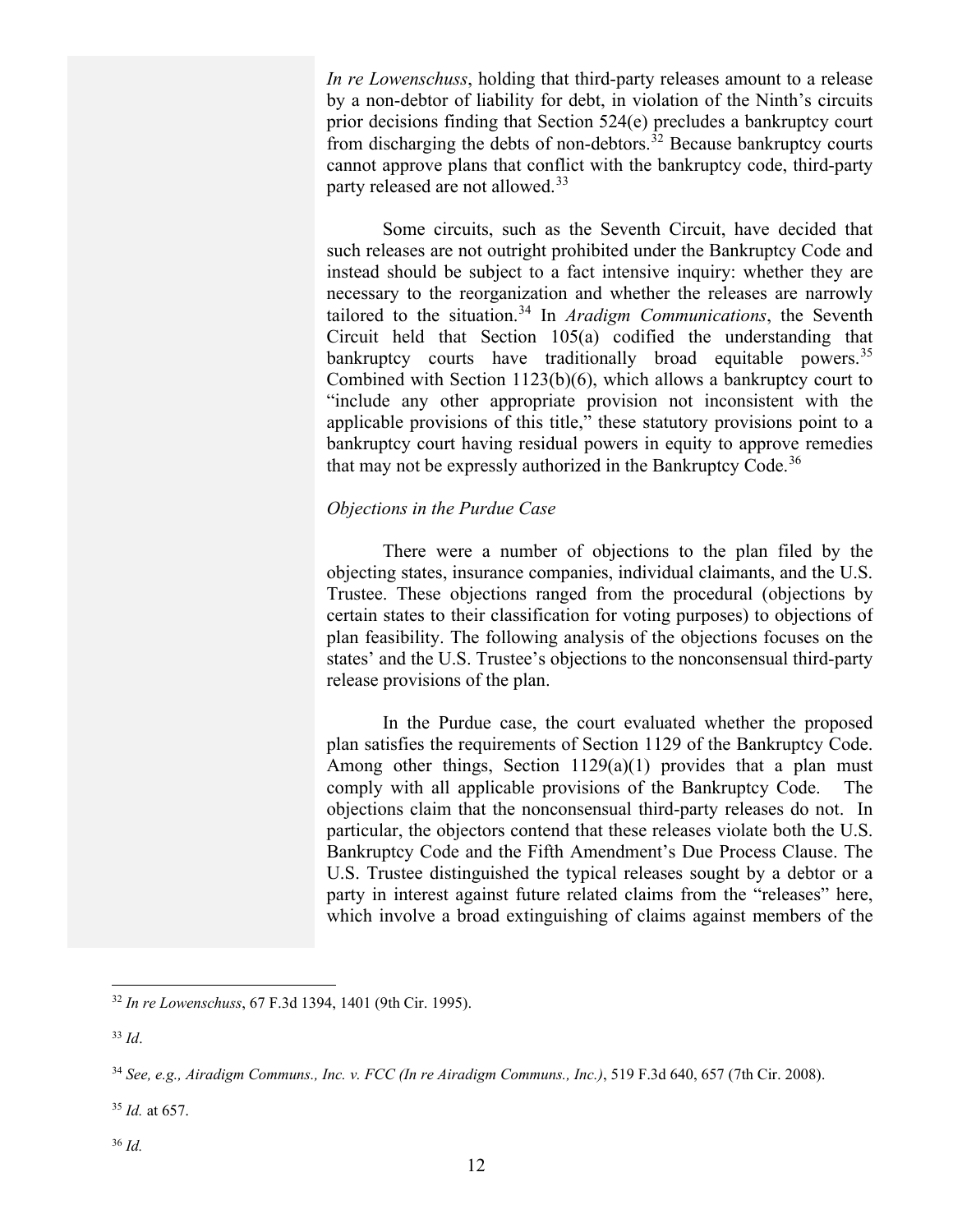Sackler family, including unnamed members of the family, who are not debtors in the bankruptcy.[37](#page-12-0)

Secondly, the objectors argued that even if the Code did allow for these kinds of releases, the releases here still violate the Fifth Amendment's Due Process Clause, amounting to "a broad deprivation of the rights of third parties absent proper notice and a hearing—notice that is woefully deficient here because of the incomprehensible definitions of who is released, who is releasing, and what is released."<sup>[38](#page-12-1)</sup> "The Plan would fully release a potentially limitless group of people from an array of claims."[39](#page-12-2) Further, the parties doing the releasing reaches "all persons and entities."[40](#page-12-3) The nonconsenting states also raised objections arguing that it was improper for a permanent injunction under the plan to bar the states from exercising their police powers, claiming that doing so would be unprecedented.<sup>[41](#page-12-4)</sup>

#### *The Court's Ruling Confirming the Plan*

The bankruptcy court addressed each of the objections in turn in a lengthy oral bench ruling that spanned six and a half hours.

The Due Process objections were somewhat addressed in the final plan that was approved, which narrowed down which third parties were being released and made clear that "only holders of claims against the Debtor or Debtors" would be releasing their claims against third parties.[42](#page-12-5) "Holders of claims" presumably means that only current claimants—not future ones—are releasing their claims. "I find that the notice of the plan, confirmation hearing and request for approval of the third-party release satisfied due process," Judge Drain said.

The precedents relied on in discussing third-party releases are outcome determinative. These releases are either discharges of debt by a non-debtor (which would be prohibited by Bankruptcy Code), or they are not. In the *Purdue* case, the court set aside the interpretations by the Fifth, Ninth, and Tenth Circuits as going "against the majority of cases

<span id="page-12-2"></span><sup>39</sup> *Id*. at 11.

<span id="page-12-3"></span><sup>40</sup> *Id.* at 13.

<span id="page-12-0"></span><sup>37</sup>Objection of the U.S. Trustee to Sixth Amended Joint Chapter 11 Plan of Reorganization at 2, *In re Purdue Pharma*, 19-cv-23649, (U.S. Bankr. Ct., S.D.N.Y., July 19, 2021).

<span id="page-12-1"></span><sup>38</sup> *Id.*

<span id="page-12-4"></span><sup>41</sup> *See* Objection of The State of Washington, The State Of Oregon, And The Objecting States To Confirmation of The Debtors' Plan of Reorganization at 9, *In re Purdue Pharma*, 19-cv-23649 (U.S. Bankr. Ct., S.D.N.Y., July 19, 2021).

<span id="page-12-5"></span><sup>42</sup> Hearing on Ruling on Confirmation (Bench Ruling) at 125, *In Re Purdue Pharma*, 19-cv-23649 (U.S. Bankr. Ct., S.D.N.Y., Sept. 1, 2021).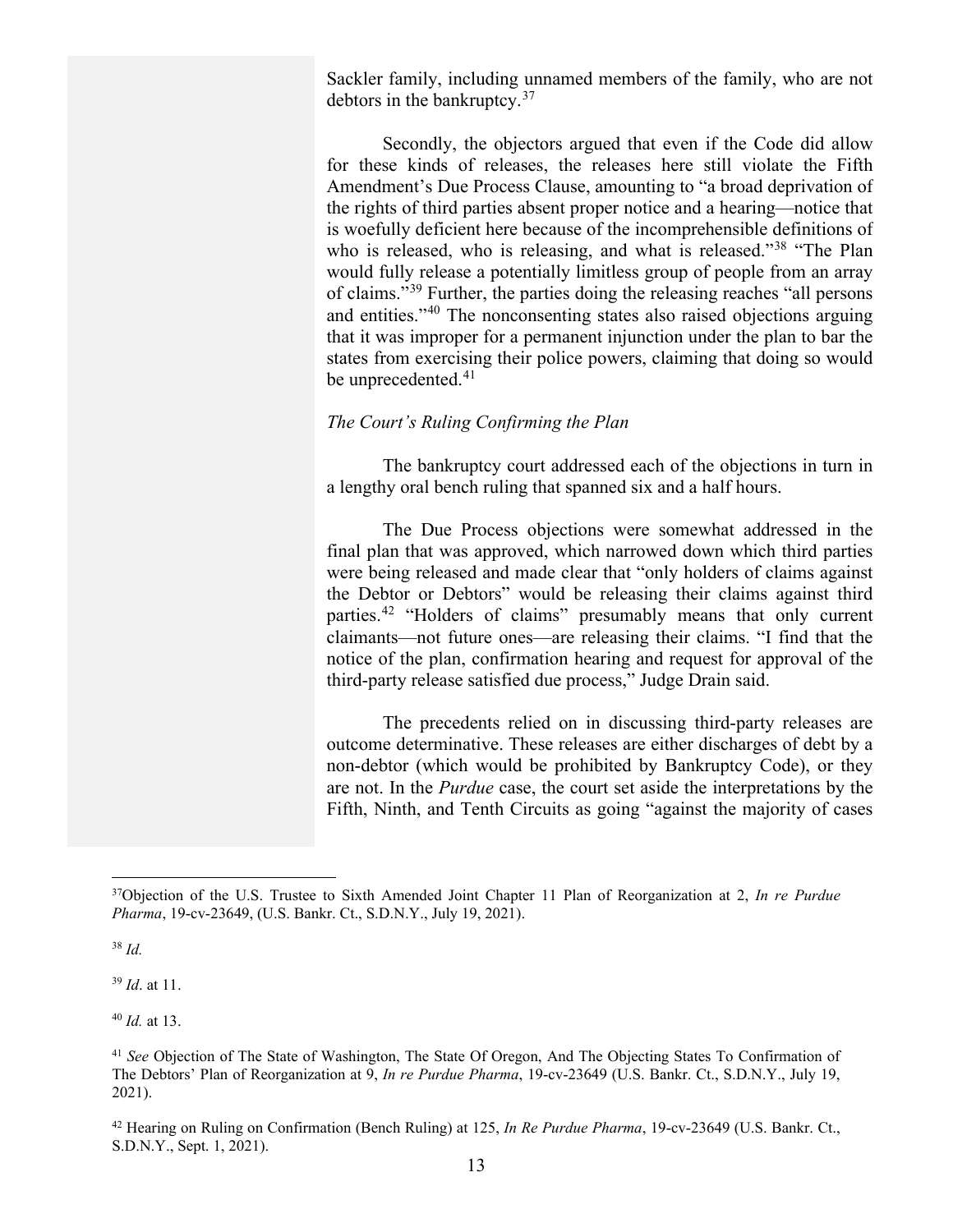dealing with third-party releases."<sup>[43](#page-13-0)</sup> The court relied a good deal on the Seventh Circuit's ruling in *Airadigm Communs., Inc. v. FCC* in finding that the Bankruptcy Code did not preclude nonconsensual third-party releases. [44](#page-13-1)

Having reached the finding that it had the power to issue nonconsensual third-party releases, the court applied a range of factors set down by the Second and Third Circuits in deciding whether to issue such releases. These included: that the estate receives substantial consideration; that the enjoined claims would channel into a settlement fund; that the non-consensual release is necessary to the success of the reorganization.[45](#page-13-2) The court noted however that the Second Circuit had stated that "this is not a matter of factors or prongs and further that no case has tolerated non-debtor releases absent the finding of circumstances that may be characterized as unique."[46](#page-13-3) Judge Drain found that the factors were satisfied and further observed, "I believe this case is the most complex case given the issues before the parties and ultimately the Court that I have ever seen and that has come before the courts under Chapter 11."[47](#page-13-4)

#### *Decision Vacating Confirmation of the Plan*

The District Court found that the Bankruptcy Court did not have the statutory authority to approve the releases sought by the debtors here and vacated the Bankruptcy Court's order confirming the plan of reorganization.

The court first examined the legislative history of Section  $524(g)$ -(h) of the Bankruptcy Code (the asbestos claims channeling provisions) before turning to the other provisions the Bankruptcy Court cited as giving it the authority to approve the plan. Congress passed the asbestos channeling provisions after the Second Circuit affirmed a channeling injunction in the bankruptcy of the Johns Manville Corporation in 1988<sup>[48](#page-13-5)</sup> in order to remove any doubt of the legality of such injunctions in asbestos cases.<sup>[49](#page-13-6)</sup> The District Court pointed to the explicit language in 524(g-h) as strictly limiting channeling injunctions

<span id="page-13-3"></span><sup>46</sup> *Id.* at 136, 138.

<span id="page-13-4"></span><sup>47</sup> *Id.* at 138.

<span id="page-13-0"></span><sup>43</sup> *Id*. at 125.

<span id="page-13-1"></span><sup>44</sup> *Id.* at 124-128.

<span id="page-13-2"></span><sup>45</sup> *See id.* at 135-36 (*citing In re Metromedia Fiber Network, Inc.*, 416 F.3d 136, (2d Cir. 2005); *In re Continental Airlines*, 203 F.3d 203 (3d Cir. 2000)).

<span id="page-13-5"></span><sup>48</sup> *MacArthur Co. v. Johns–Manville Corp.* (*In re Johns–Manville Corp*.), 837 F.2d 89, 91 (2d Cir. 1988) ("*Manville I*").

<span id="page-13-6"></span><sup>49</sup> *Purdue* District Court Decision, at \*49.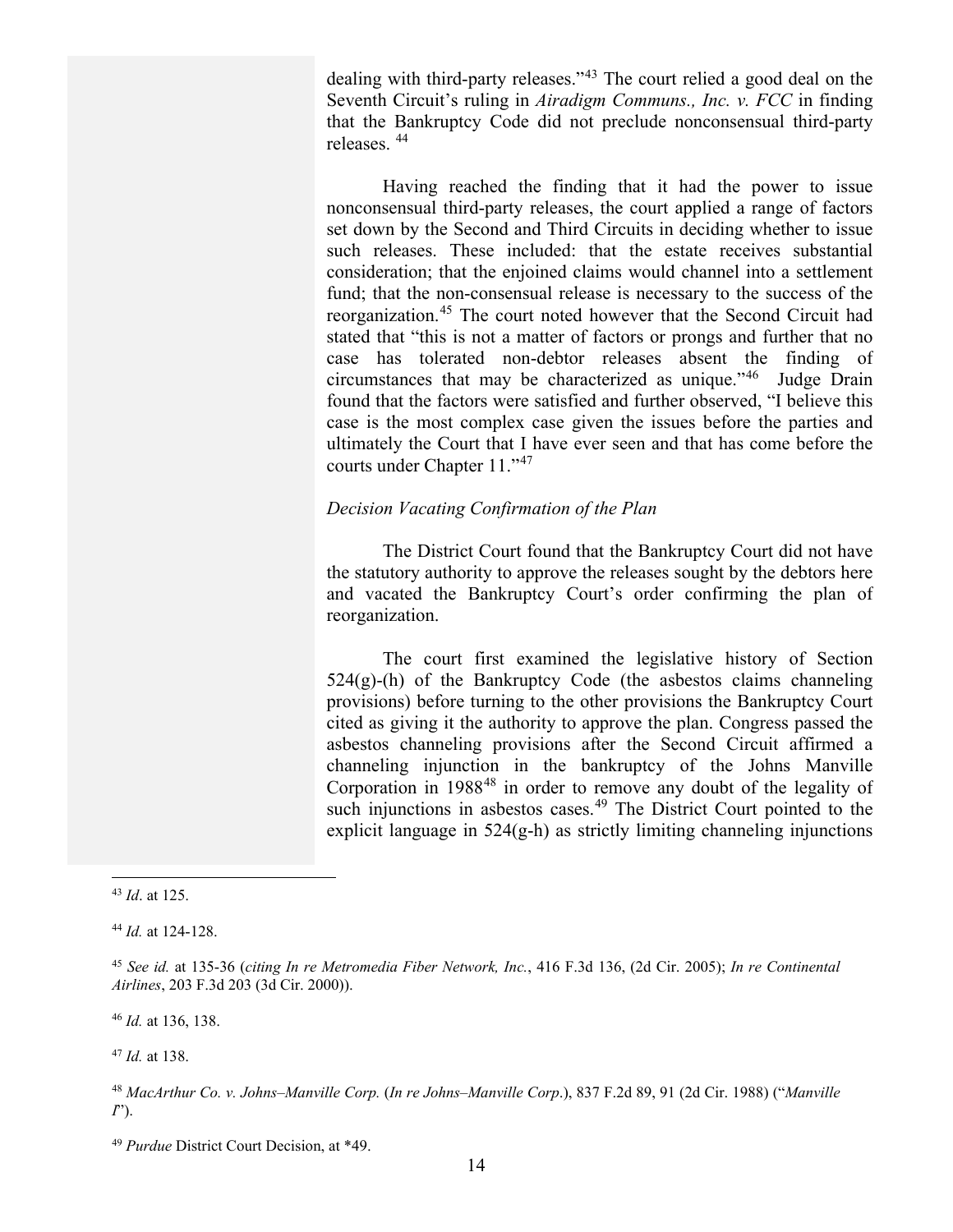to asbestos cases. The legislative history of that provision, the court said, made clear that it was Congress' intent to allow experimentation with channeling injunctions in the area of asbestos only, which would then allow Congress to judge whether the concept should be extended to other areas.<sup>[50](#page-14-0)</sup> Since then, the court noted, "Congress has been deafeningly silent on this subject."<sup>[51](#page-14-1)</sup>

The other provisions the Bankruptcy Court cited as giving it the authority to approve the releases were Sections  $105(a)$ ,  $1123(a)(5)$  and (b)(6), and 1129. Section 105(a) reads: "The court may issue any order, process, or judgment that is necessary or appropriate to carry out the provisions of this title."[52](#page-14-2) Although this may be read to give bankruptcy courts broad powers to approve equitable solutions not otherwise provided for in the Code, the District Court explained that 105(a) had limits under Second Circuit precedent, allowing a bankruptcy court only "to enter orders that carry out other, substantive provisions of the Bankruptcy Code."[53](#page-14-3) Similarly, the other provisions cited do not create substantive powers that a bankruptcy court can marshal.<sup>[54](#page-14-4)</sup>

The District Court also rejected Purdue's argument that the Bankruptcy Court was authorized to approve the releases because there were no provisions of the Bankruptcy Code expressly prohibiting them. Because the Bankruptcy Code has been found to be "comprehensive," a lack of statutory prohibition is not enough to authorize a Bankruptcy Court to do something.<sup>[55](#page-14-5)</sup> Turning again to the legislative history of  $524(g)$ -(h), the District Court noted that while Congress was aware of other non-asbestos mass-tort bankruptcies, it "declined to make this extraordinary form of relief [channeling injunctions] – relief that ran counter to the fundamental purpose of the Bankruptcy Code – available in circumstances other than asbestos bankruptcies. And it reserved for itself the right to change that."[56](#page-14-6)

Lastly, the District Court held that the Bankruptcy Court did not have any residual powers that would allow it to approve the releases.<sup>[57](#page-14-7)</sup>

<span id="page-14-1"></span><sup>51</sup> *Id.* 

<span id="page-14-4"></span><sup>54</sup> *Id.* at \*62.

<span id="page-14-5"></span><sup>55</sup> *Id.* at 65 (*citing RadLAX Gateway Hotel, LLC v. Amalgamated Bank*, 566 U.S. 639, 645 (2012); E. Equip. & Servs. Corp. v. Factory Point Nat. Bank, Bennington, 236 F.3d 117, 120 (2d Cir. 2001)).

<span id="page-14-6"></span><sup>56</sup> *Id.*

<span id="page-14-7"></span><sup>57</sup> *Id.* at \*68.

<span id="page-14-0"></span><sup>50</sup> *Id.* at \*51.

<span id="page-14-2"></span><sup>52</sup> United States Bankruptcy Code, 11 U.S.C. § 105.

<span id="page-14-3"></span><sup>53</sup> *Purdue* District Court Decision, at \*62, \*65 *(citing In re Metromedia Fiber Network, Inc.*, 416 F.3d 136 (2d Cir. 2005)).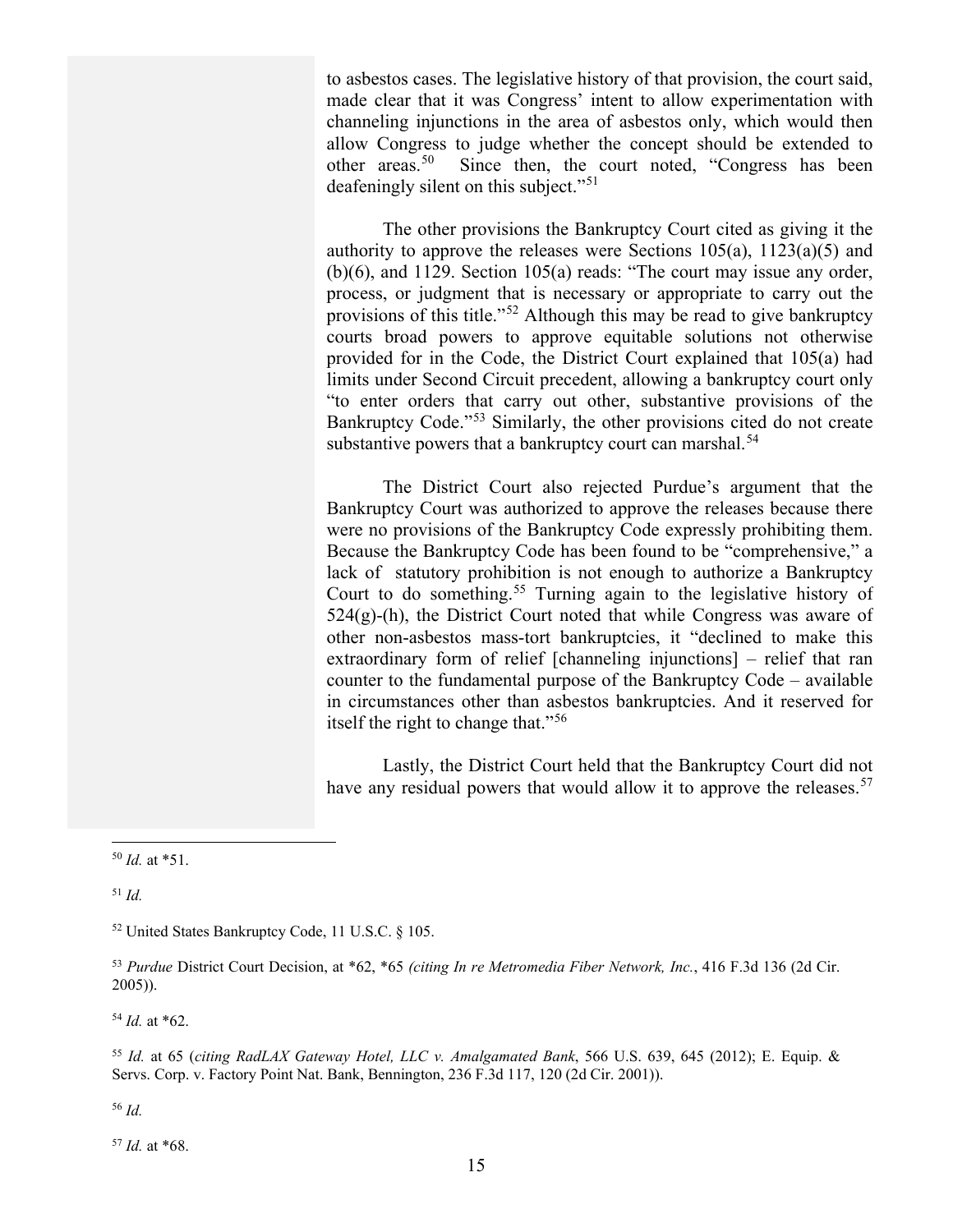Although the Supreme Court has recognized that bankruptcy courts have some residual powers to approve plans that are not inconsistent with the Bankruptcy Code, these equitable powers "must and can only be exercised within the confines of the Bankruptcy Code."<sup>[58](#page-15-0)</sup>

Having found that the Bankruptcy Court lacked statutory authority to approve the releases, the court did not reach the constitutional arguments advanced by the Appellants.

#### *Conclusion*

The District Court acknowledged with some regret that its decision came at the end of a lengthy bankruptcy process which "proceeded on the assumption that releases of the sort contemplated in Section 10.7 of the Debtors' Plan would be authorized – this despite the language of the Bankruptcy Code and the lack of any clear ruling to that effect. I am sure that the last few years would have proceeded in a very different way if the parties had thought otherwise."<sup>[59](#page-15-1)</sup> Further, it also acknowledged "that the invalidating of these releases will almost certainly lead to the undoing of a carefully crafted plan that would bring about many wonderful things, including especially the funding of desperately needed programs to counter opioid addiction."[60](#page-15-2) However, the Bankruptcy Court's ability to provide such relief in this case was limited by the Bankruptcy Code.

There have been some signals from Congress of bipartisan support for prohibiting the kind of third-party releases at issue, with several committees holding hearings examining the Purdue bankruptcy.<sup>[61](#page-15-3)</sup> However, Congress did not advance the proposed legislation before the August 12, 2021 confirmation hearing in the Purdue case and have made no other substantial progress since then.<sup>[62](#page-15-4)</sup> Given that an appeal to the Second Circuit is certainly in the works (and perhaps to the Supreme Court after that), now might be a good time for Congress to clarify this complex issue with a few simple words added to Bankruptcy Code.

<span id="page-15-2"></span><sup>60</sup> *Id.*

<span id="page-15-0"></span><sup>58</sup> *Id*. (*citing Norwest Bank Worthington v. Ahlers*, 485 U.S. 197, 206 (1988); *In re Energy Resources Co,* 495 U.S. 545 (1990)).

<span id="page-15-1"></span><sup>59</sup> *Id*. at 70

<span id="page-15-3"></span><sup>61</sup> *See, e.g., The Role of Purdue Pharma and the Sackler Family in the Opioid Epidemic*, Dec. 17, 2020 Hearing, House Committee on Oversight and Reform, https://oversight.house.gov/legislation/hearings/the-role-of-purduepharma-and-the-sackler-family-in-the-opioid-epidemic; Paul Schott, *'An outrage:' Tong, Others Denounce Purdue Pharma and Owners in Congressional Bankruptcy Hearing*, STAMFORD ADVOCATE (July 28, 2021), https://www.stamfordadvocate.com/business/article/An-outrage-Tong-others-denounce-Purdue-16347094.php.

<span id="page-15-4"></span><sup>62</sup> *See* Hoffman, *supra* footnote 6.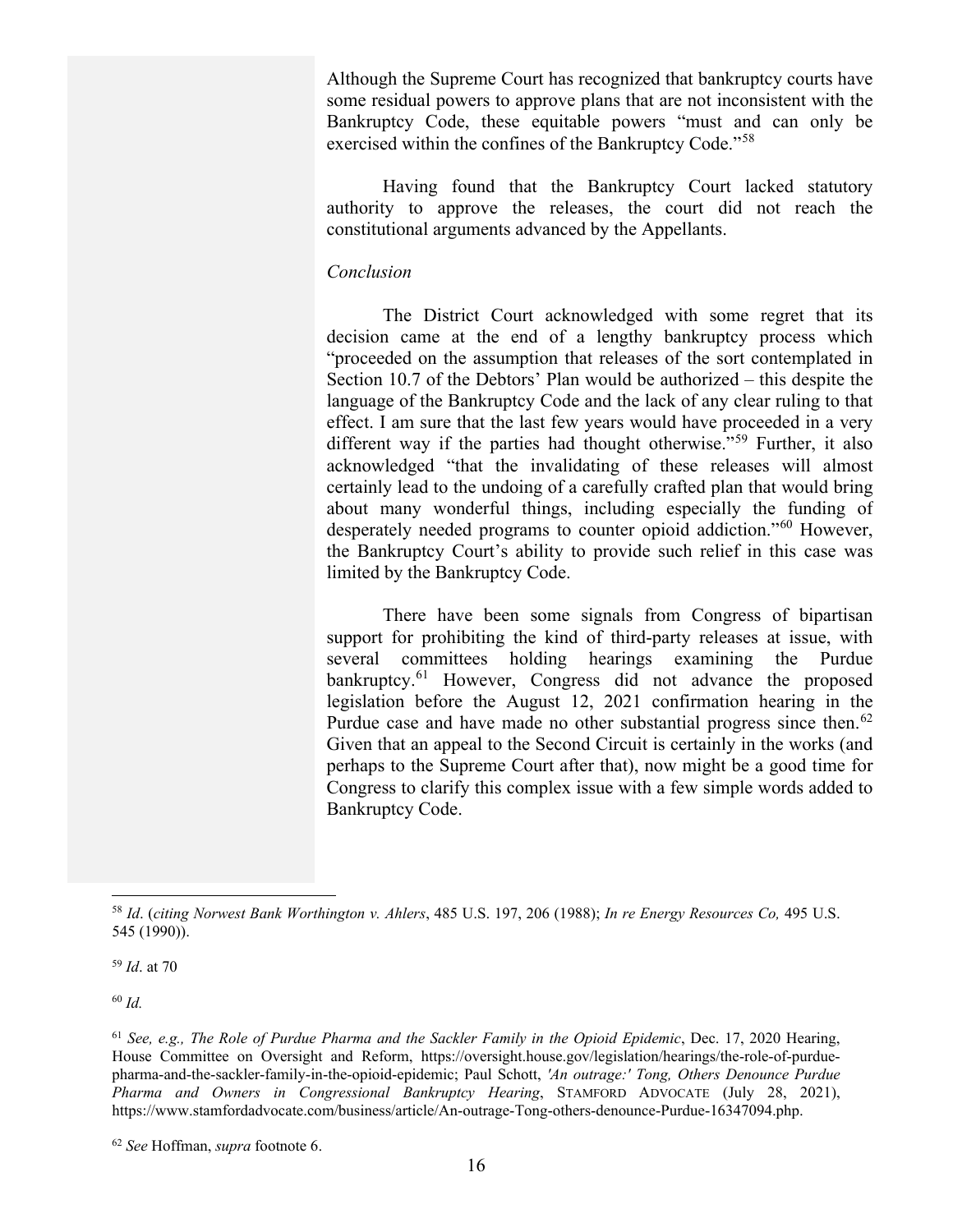#### **By: David L. Rosendorf and Mindy Y. Kubs[63](#page-16-0)**

As every bankruptcy lawyer knows, non-debtor releases are the hot topic in our practice. The Second Circuit Court of Appeals in the Purdue Pharma chapter 11 case is considering the issue on an expedited basis. The bankruptcy court confirmed a plan that included non-debtor releases, but the district court reversed. If the Second Circuit affirms the district court's decision, debtors in that jurisdiction that are facing significant civil litigation will have a difficult time finding parties willing to fund a plan or settlement that will provide a meaningful distribution to creditors.

The Eleventh Circuit Court of Appeals, which allows such releases when applicable factors are satisfied, may become a more appealing choice of venue. Furthermore, in a recent decision, the Eleventh Circuit settled a long-standing debate over the appropriate standard bankruptcy courts should apply when asked to approve a settlement that enjoins any further claims against third parties, commonly referred to as bar orders. The Eleventh Circuit's first decision on the issue, *In re Munford*, 97 F.3d 449 (11th Cir. 1996), set forth a number of factors for bankruptcy courts to apply when considering approval of a bar order. For the next 20 years, courts and practitioners proceeded under *Munford* without much debate. Then, in 2015, the Eleventh Circuit issued an opinion, *In re Seaside Engineering & Surveying, Inc.*, 780 F.3d 1070 (11th 2015), establishing a separate set of factors bankruptcy courts were to consider when approving bar orders that were incorporated into a proposed plan of reorganization. Although a number of those factors are applicable only in the context of plan confirmation (i.e., whether impacted classes have voted to accept the plan), practitioners and courts alike were unsure about when it was necessary to consider these new factors along with or instead of the factors already established in *Munford*.

Eventually many attorneys and courts began citing to the factors established in both cases "just to be safe." The debate finally made its way to the Eleventh Circuit when appellant, Joseph Markland, the former CEO of two bankrupt payroll processing companies (the debtors), appealed the Bankruptcy Court's approval of a \$2.6 million settlement agreement. The debtors faced exposure to millions of dollars of creditor claims due to the misappropriation of customer tax deposits and the settlement agreement proposed by the debtors and official committee of unsecured creditors would have likely resulted in a 100% distribution to the creditors of both debtors, with a potential surplus for

<span id="page-16-0"></span> $63$  David L. Rosendorf is a partner at Kozyak Tropin & Throckmorton LLP in Miami, Florida. Mindy Y. Kubs is an attorney at the same firm.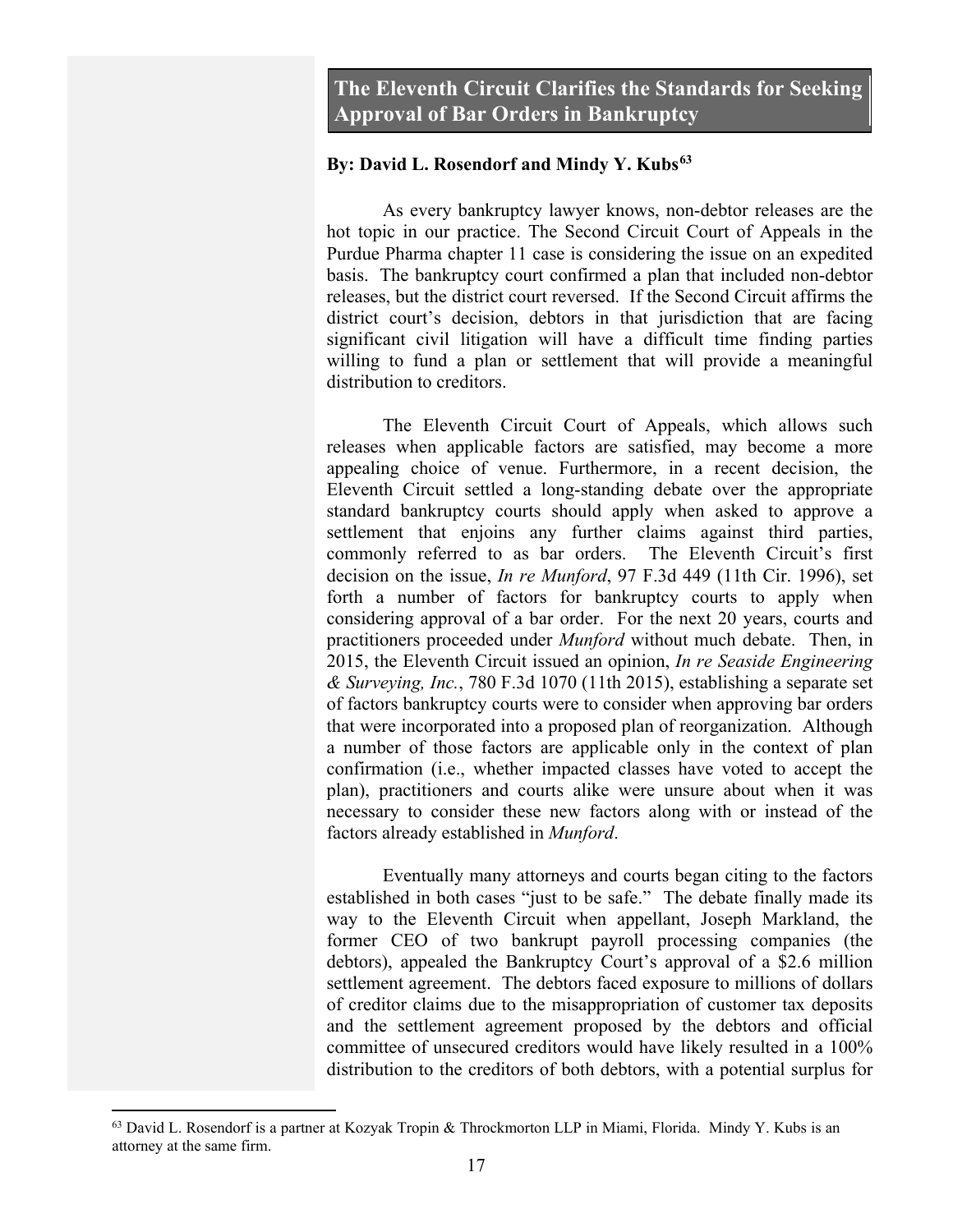equity. Markland, however, objected to the settlement because he believes the settling parties may have the means to pay more and he wants a higher return on his equity interest in a bankrupt company that was involved in defrauding its customers. Markland also complained that the settlement agreement contains an impermissible bar order that deprives him of yet to be alleged independent claims he supposedly has against the settling parties.

With respect to the bar order, the parties' motion seeking approval of the settlement addressed only the *Munford* factors. Markland objected to the motion on the basis that, among other things, the movants failed to address *Seaside* or otherwise present evidence that the bar order was consistent with *Seaside.* The movants did, however, address the *Seaside* factors at the approval hearing, arguing that they were satisfied to the extent they were applicable. Because the settlement was not incorporated into a plan of reorganization, not all of the *Seaside*  factors were relevant.

The bankruptcy court approved the settlement, addressing both the *Munford* and *Seaside* factors in its decision. Markland appealed, at which time the movants argued that the bar order was controlled by *Munford*, not *Seaside*, so the bankruptcy court used the correct standard when approving the settlement*.* More specifically, the movants argued that *Munford* controlled stand-alone litigation settlements while *Seaside*  applied only when a bar order is presented as part of a plan of reorganization. The district court agreed and affirmed the bankruptcy court's approval of the settlement.

Markland appealed to the Eleventh Circuit. In a recent opinion, the Court finally settled the *Munford/Seaside* debate in stating: "The *Munford* factors apply to bar orders assessed in the settlement context. Such a bar order is appropriate where the parties would not have entered into a settlement agreement without it, and thus it is 'integral' to the settlement." *Markland v. Davis (In re Centro Group, LLC)*, No. 21- 11346 (11th Cir. Nov. 5, 2021) at 9. In contrast, "[t]the *Seaside* factors apply to bar orders that are specifically within the reorganization context" when "such an order is necessary for the success of the reorganization." *Id.* The Court further determined that the bankruptcy court did not abuse its discretion in approving the bar order Markland opposed.

Attorney David Rosendorf of Kozyak Tropin & Throckmorton LLC, counsel for the Liquidating Trustee of the debtors' estates, notes the significance of the decision. "It enables us to move forward with a \$2.6 million settlement that will fund a close-to 100% distribution to creditors in the Centro bankruptcy, in which a number of local businesses had their payroll tax deposits pilfered, and it provides clarity on an important issue regarding the law applicable to bankruptcy bar orders. The *Munford* factors apply to litigation settlements, the *Seaside* factors only apply to bar orders incorporated into a Ch 11 plan."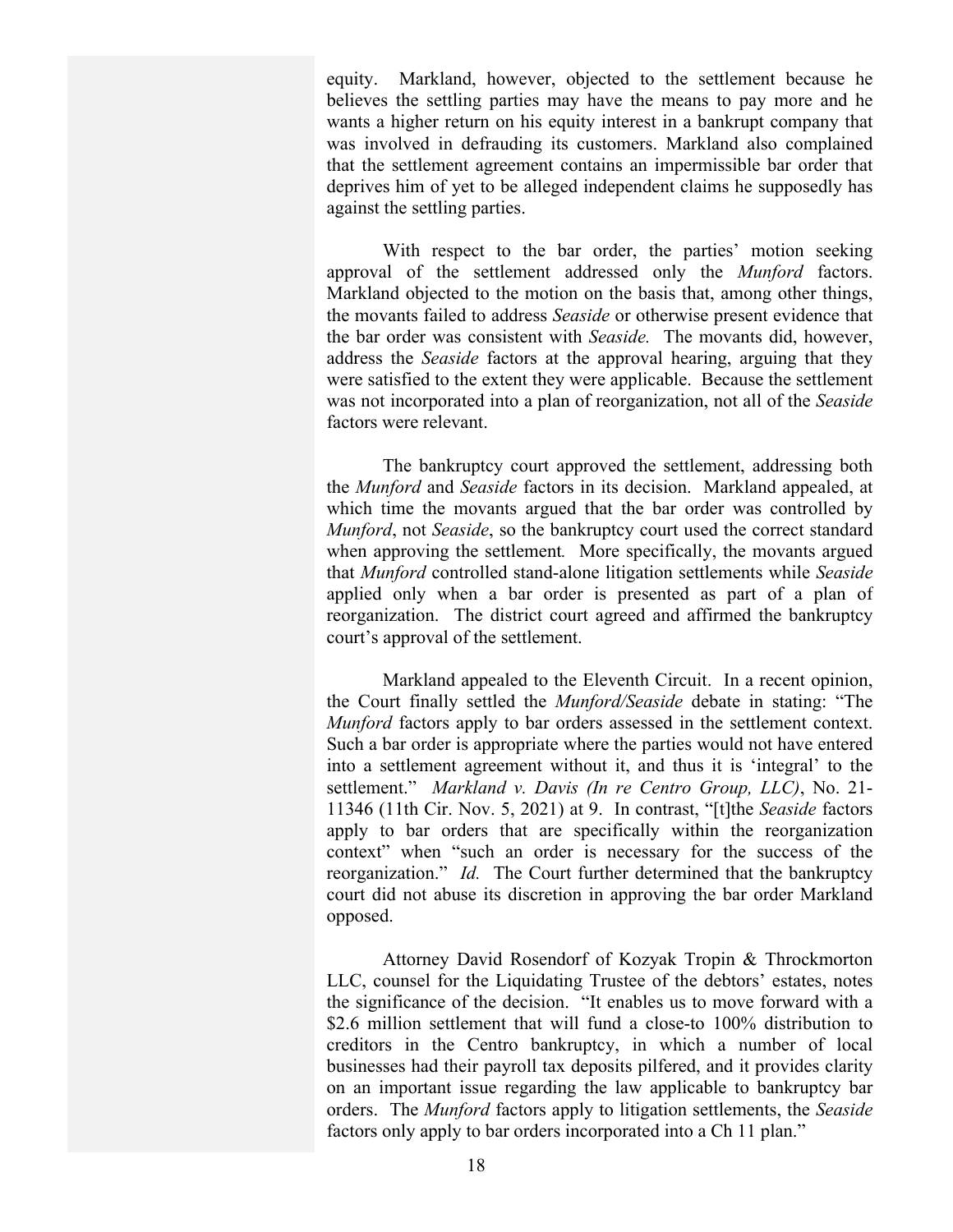## **Inaugural 20/20 Partners Rising Young Leader Award Recipients: Steven Golden, Nicole McLemore, and Brigid Ndege**

The eNewsletter celebrates all the winners of the inaugural 20/20 Partners Rising Young Leader Awards, presented on October 6, 2021, at the National Conference of Bankruptcy Judges. In this edition, we are proud to share Q&A responses from three such winners: Brigid K. Ndege, Nicole McLemore, and Steven Golden.

\* \* \*

**Name:** Steven Golden

**Employer/Firm & Location:** Pachulski Stang Ziehl & Jones LLP, New York/Wilmington

**Law School & Class Year:** Georgia State University (J.D., 2014); St. John's University (LL.M. in Bankruptcy, 2015)

#### **Why did you decide to pursue a career in bankruptcy/restructuring?**

It started by accident; a friend of mine asked me if I was taking bankruptcy, so I said yes and signed up for the class my 2L year. I found that I enjoyed the class, so my professor connected me with a bankruptcy judge and the U.S. Trustee, both of whom I interned with, and that sealed it. I was going to be a bankruptcy lawyer. I think I fell in love with restructuring because I love puzzles, and corporate restructuring is ultimately just solving a big financial puzzle. Also, I am just a really big nerd.

#### **What has been your favorite bankruptcy- or restructuring-related project to date, and why?**

I don't think I can choose just one, but some career highlights include the two Supreme Court *amicus* briefs I co-authored, realizing I have a penchant for bankruptcy litigation while serving as committee counsel in *Neiman Marcus*, and acting as debtors' counsel in a complicated restructuring that included three DIP facilities and four separate asset sales. I love to think of creative legal arguments (which is why I enjoy appellate litigation), and any opportunity to do so successfully is a win in my book.

#### **What advice would you give to younger lawyers or law students looking to pursue a career in bankruptcy/restructuring?**

Never be afraid to ask. Whether it is for advice, a job, an introduction, or just for help because you don't understand something. I would literally be nowhere in my career if it wasn't for those people who took the opportunity to talk to me and teach me. Also, never be afraid to say "no." You can't be everything to everyone, and your professional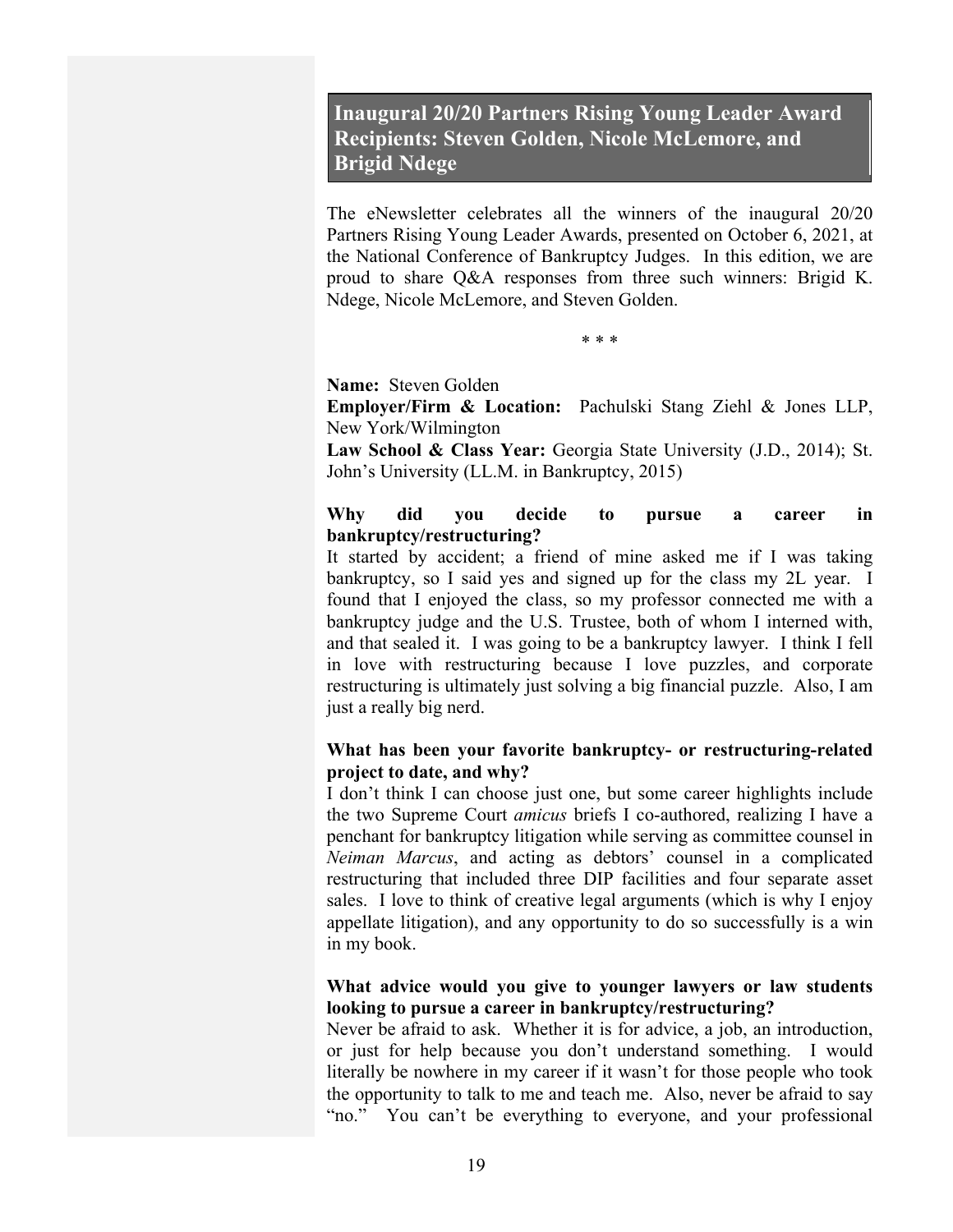reputation is all you have. Sometimes, you just have to say no.

#### **What does earning the 20/20 Partners Rising Young Leader recognition mean to you?**

It's incredibly humbling to be recognized for the work that I have had the opportunity to do. I feel incredibly lucky that I wake up every day to a job that I enjoy, colleagues that I respect, and a career with many opportunities ahead. To have others recognize the work that I do is just icing on the cake.

#### **Is there anyone you'd like to thank or shout-out for their support or mentorship?**

So many people. Jess Cino, Jack Williams, and Judge Margaret Murphy for getting me started. Dick Lieb and Ray Warner for guiding me from academia into practice. All of my colleagues at Pachulski (far too many to list here, but you know who you are).

\* \* \*

#### **Name:** Nicole McLemore

**Employer/Firm & Location:** Law Clerk to the Hon. Mindy A. Mora, U.S. Bankruptcy Court for the Southern District of Florida

**Law School & Class Year:** University of Miami School of Law, 2019

#### **Why did you decide to pursue a career in bankruptcy/restructuring?**

I decided to pursue a career in bankruptcy/restructuring because I enjoyed the way that bankruptcy often intersects with other practice areas. There is a great opportunity to learn about many areas of the law in this practice. It keeps things interesting!

#### **What advice would you give to younger lawyers or law students looking to pursue a career in bankruptcy/restructuring?**

Young lawyers and even law students should get involved with organizations like the ABA Business Bankruptcy Committee. Those organizations provide excellent opportunities to meet and work with established professionals in the field, and you can learn a lot through the programs and process.

#### **What does earning the 20/20 Partners Rising Young Leader recognition mean to you?**

I am honored to join the 20/20 class. Meeting the other young leaders at the ABA meeting in Indianapolis was particularly rewarding, and I am excited to see them at ABA events moving forward.

#### **Is there anyone you'd like to thank or shout-out for their support or mentorship?**

Judge Mindy A. Mora for her leadership, mentorship, and top-notch training to start my career, Trish Redmond for nominating me, her mentorship, and igniting the bankruptcy spark for me, Marni Lennon for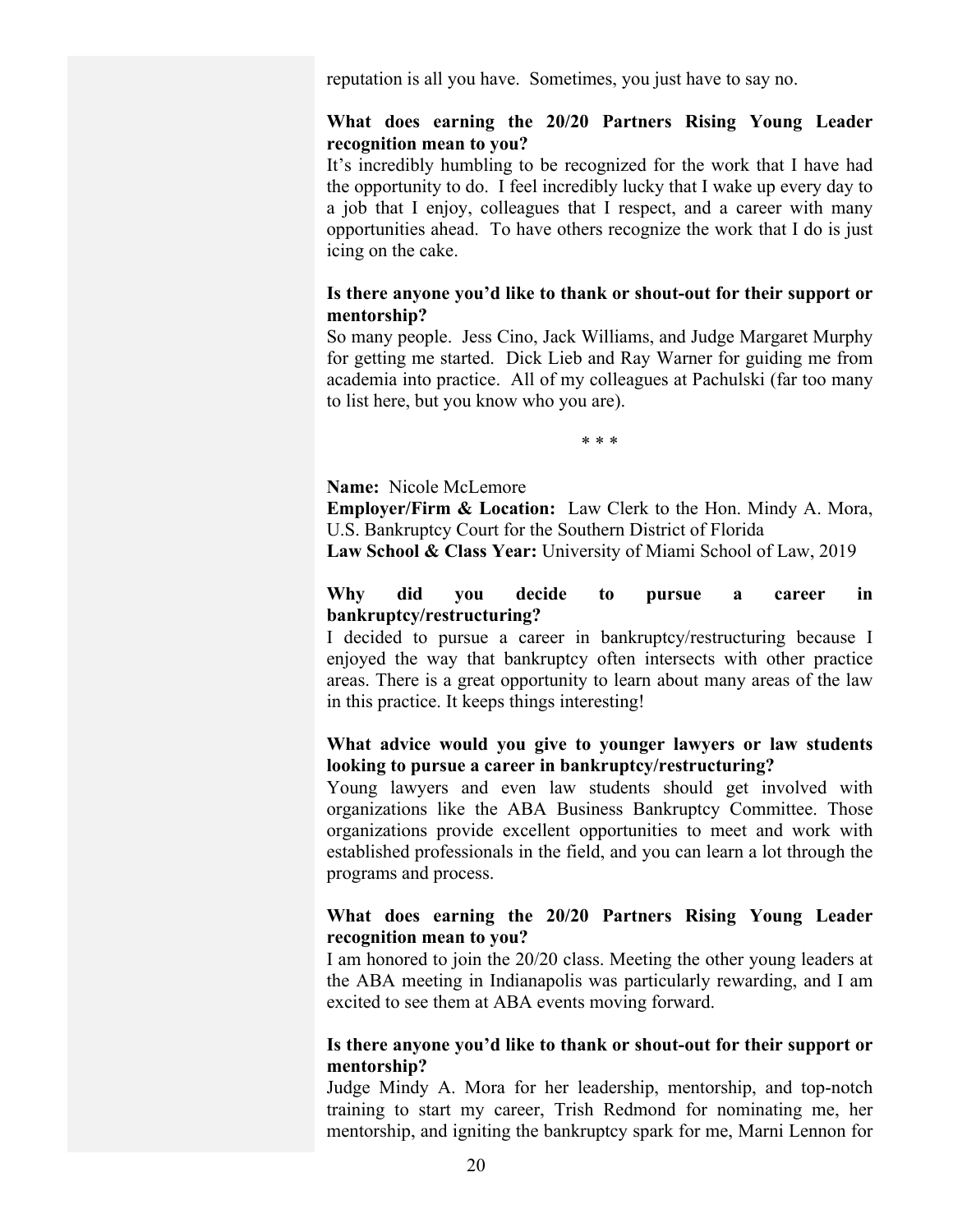her guidance, and Tara Trevorrow and Maria Romaguera for all of their invaluable advice and support.

\* \* \*

**Name:** Brigid K. Ndege

**Employer/Firm & Location:** Lewis Brisbois Bisgaard & Smith LLP, Chicago, IL

**Law School & Class Year:** Harvard Law School, 2010

#### **Why did you decide to pursue a career in bankruptcy/restructuring?**

My first job after law school was at a legal services organization. While there, I was exposed to the bankruptcy code and to bankruptcy law in general. I found learning about the code extremely interesting and decided that I wanted to explore the challenge of practicing bankruptcy law in a firm setting.

#### **What has been your favorite bankruptcy- or restructuring-related project to date, and why?**

I have had the opportunity to work on many interesting and challenging legal issues so far in my career. It is difficult to pick just one, as I have enjoyed delving into the different projects I have had the pleasure to work on.

#### **What advice would you give to younger lawyers or law students looking to pursue a career in bankruptcy/restructuring?**

I would advise younger attorneys and law students to talk to people who are practicing bankruptcy law. I have been incredibly lucky to have many practitioners advise me and encourage me along my career path.

#### **What does earning the 20/20 Partners Rising Young Leader recognition mean to you?**

I am elated to be an award recipient and look forward to further developing as an attorney through my participation with the ABA.

#### **Is there anyone you'd like to thank or shout-out for their support or mentorship?**

The bankruptcy practitioners at Lewis Brisbois (especially Richard Lauter, Vince Alexander, and John Park). The managing partner of the Chicago office (Danny Worker). The co-chairs of the Diversity Equity & Inclusion Committee at Lewis Brisbois (Alexis Crump and Karen Campbell). As well as the many attorneys outside of the firm who have advised and mentored me.

#### **Submit Articles for the Business Bankruptcy Newsletter**

The Business Bankruptcy Committee invites interested law students and law clerks to submit articles for possible publication in future issues. The articles